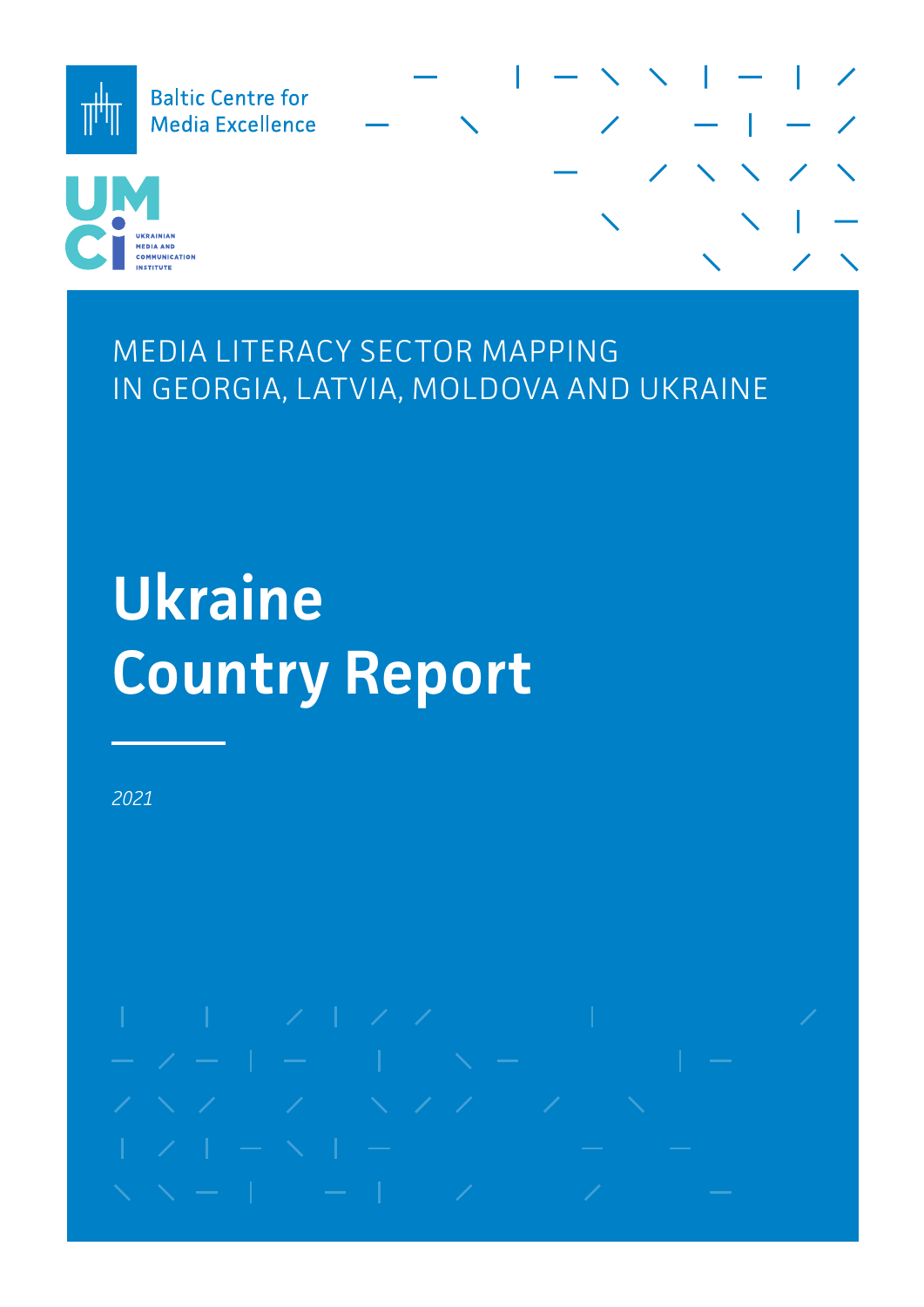# Contents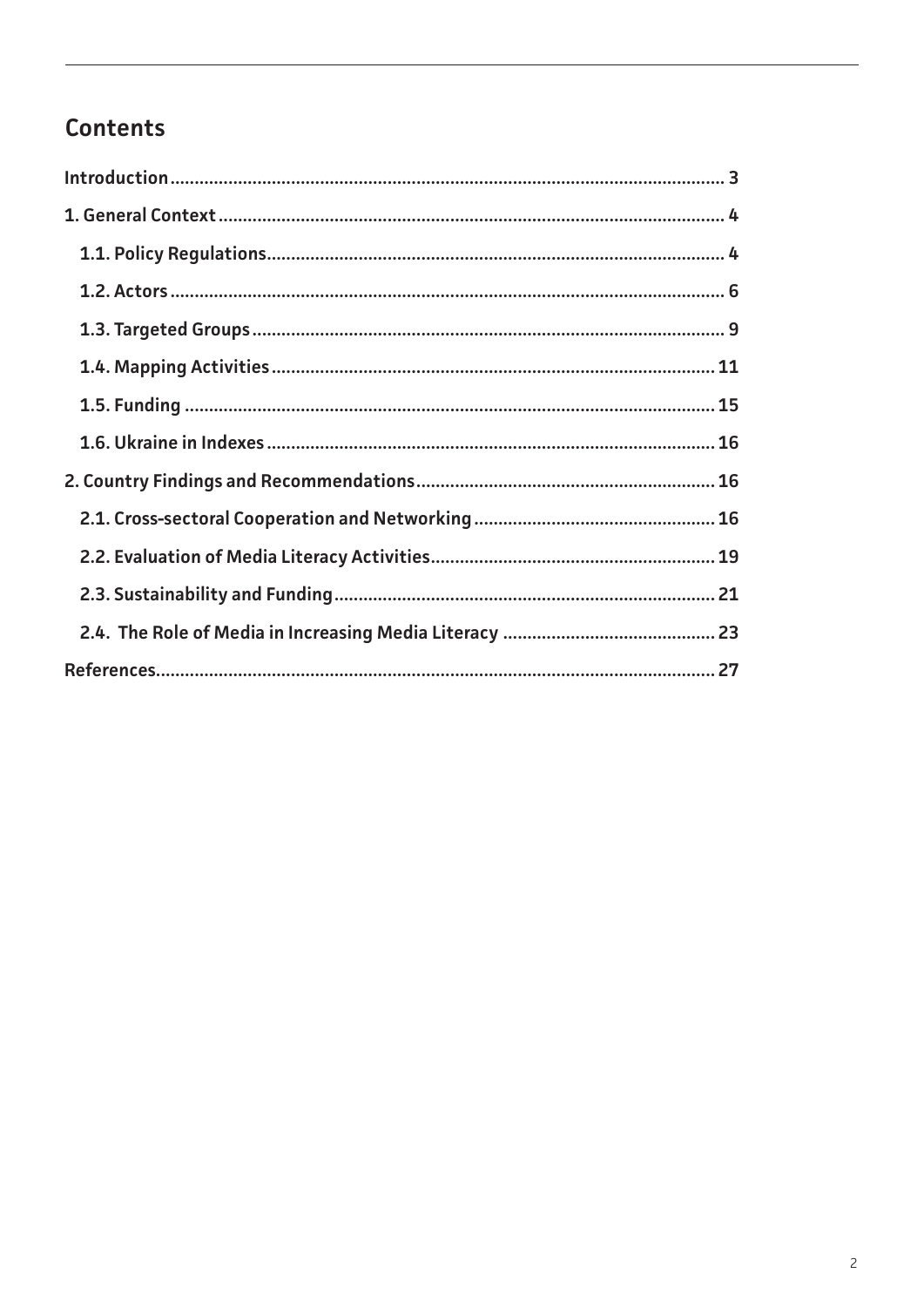# <span id="page-2-0"></span>**Introduction**

Media literacy is a core element of information consumption in a rapidly changing media environment. In such an environment, high media literacy within the audience also generates a demand for quality journalism and helps quality media to survive and develop, as well as to remain trusted. Critical thinking and responsible media use are among the most essential elements in order to strengthen the cognitive dimension of societal resilience to stand up against disinformation and other types of aggressive information. To a different degree, the selected countries are facing multiple challenges connected to the information environment. However, in all these countries, media literacy is seen as a tool for facilitating and saving democratic processes.

Although the term "media literacy" does not have a single definition, and could be interpreted in different ways (for example, to fit in with a donor's agenda), the definition used for the purposes of this analysis is put forward by the European Commission: "Media literacy refers to all the technical, cognitive, social, civic and creative capacities that allow us to access and have a critical understanding of and interact with media. These capacities allow us to exercise critical thinking, while participating in the economic, social and cultural aspects of society and playing an active role in the democratic process".<sup>1</sup>

By using this umbrella definition, the research team introduced and designed the **A-A-A approach** on mapping media literacy developments, which means focusing on **A - actors**; **A - audiences** and **A - activities**. Given the dynamics of developing the media literacy sphere, the team focused on a set of country specific recommendations in the following dimensions: cross-sectoral cooperation and networking; evaluation of media literacy activities; sustainability and funding; media involvement. The executive summary starts by providing background information. The general findings are listed afterwards. Selected threats and strengths are followed by general recommendations.

## *Methodology*

Detailed mapping of media literacy actors, audiences and activities was created using the following methodology, which included:

- Desk research;
- Semi-structured in-depth expert interviews;
- Online survey.

The **desk research** included an analysis of policy papers, traditions of development of media literacy, and significant changes in the trajectory of the development of the environment that have occurred. The focus of the analysis was to evaluate changes within the last three years. However, it includes relevant historical background on media literacy policies; media education development and disinformation resilience development; and the redirecting of responsibility from one institutional body to another.

For the **semi-structured interviews**, the scheme of selecting experts was created. This included selecting at least three experts from the following clusters: government related; non-government related; academia and media related; supporters and donors related. 20 experts were interviewed by using the same interviewing guide with five subsections of questions.

Survey - **the online survey** was created to collect qualitative data on activities and audiences used by different

<sup>1</sup> [https://ec.europa.eu/transparency/expert-groups-register/screen/expert-groups/consult?do=groupDetail.groupDetail&groupID=2541](https://ec.europa.eu/transparency/expert-groups-register/screen/expert-groups/consult?do=groupDetail)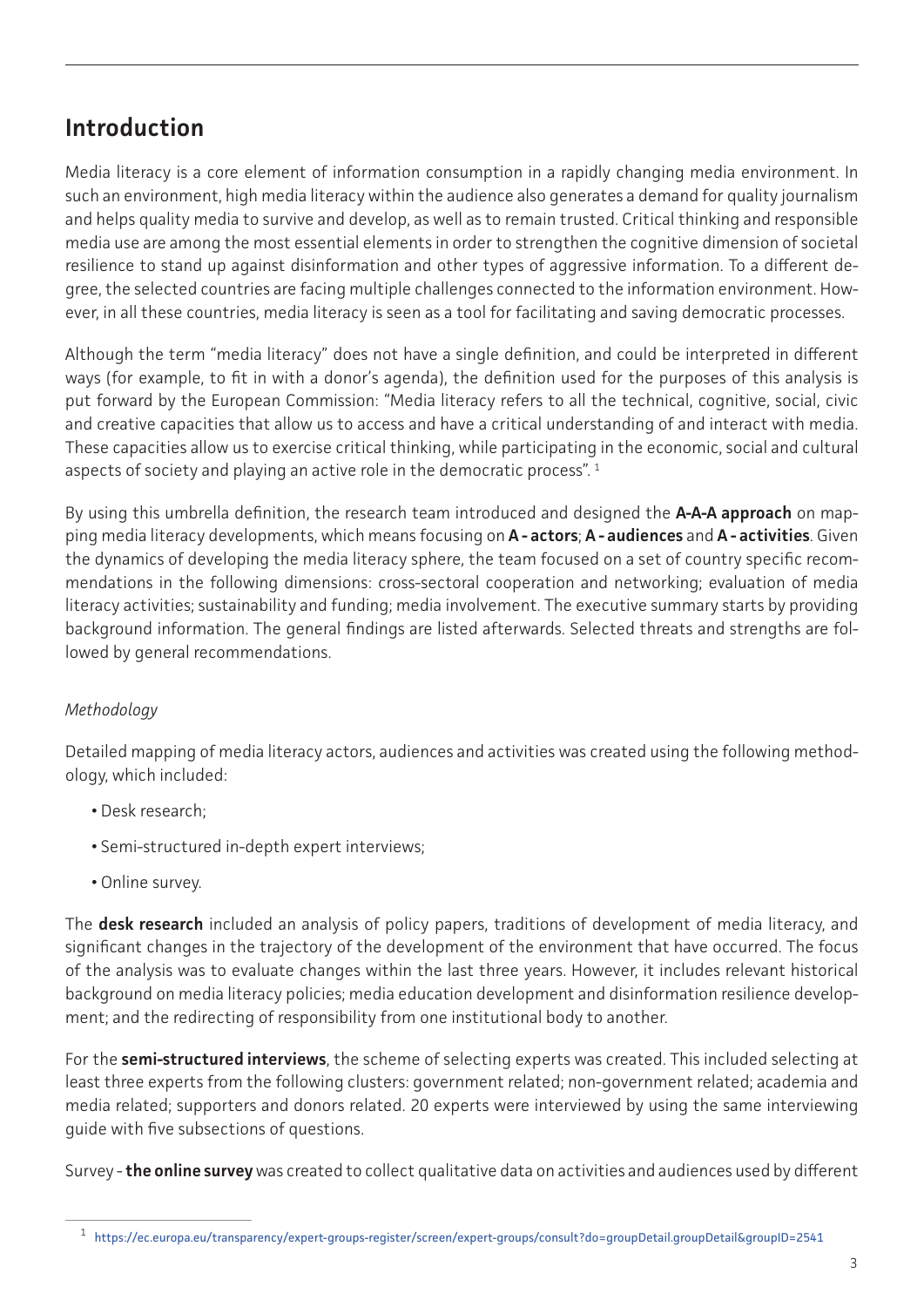<span id="page-3-0"></span>media literacy actors. In the survey active actors were asked to fill in the questionnaire. The survey included four sections, including the profiling of selected media literacy activities. The research team used available conferences and meetings to collect additional information needed to make an analysis, which focused on 1) cross-sectoral cooperation and networking; 2) evaluation of media literacy activities; 3) sustainability and funding; 4) the role of media in increasing media literacy.

#### *Acknowledgements*

The team of researchers is grateful to the experts and representatives of institutions and organisations who dedicated their time and shared knowledge and expertise.

# **1. General Context**

## **1.1. Policy Regulations**

Ukraine recognises media literacy promotion as a priority. However, there have been no systematic policies implemented in this sphere up till now. There are three types of documents where media literacy is mentioned in one way or another:

- strategic state-issued documents (Doctrine of Information Security; Strategy of Information Security);
- state-issued documents in the sphere of formal school education;
- strategic documents developed by the academic community and not authorised by the government.

The institutionalisation of the media literacy promotion process started 10 years ago. On the 27 July 2011, the Ministry of Education, Science, Youth and Sports of Ukraine issued a decree (№ 886) "On conducting the all-Ukrainian experiment on the introduction of media education to the educational process of secondary schools of Ukraine" (Ministry of Education and Science, Youth and Sports of Ukraine, 2013). The Institute of Innovative Technologies and Content of Education, the non-governmental organisation (NGO) "Academy of the Ukrainian Press", the Institute of Social and Political Psychology of the National Academy of Pedagogical Sciences of Ukraine were involved in the experiment. However, the experiment did not receive the necessary funds and attention from the state in its initial stages. Neither was it scaled up, and so grew rather slowly. Instead, donors and international organisations stepped in to work in the media literacy sphere.

The geopolitical reality of military and informational aggression of the Russian Federation against Ukraine has had a huge influence on including media literacy in the government's agenda. Public protection from the information attacks and the influence of Russian propaganda became an urgent issue; hence, media literacy ended up as a focus of civil society, the donor community, and the state. However, no meaningful efforts to develop systemic and comprehensive policies regarding media literacy had been made at that point.

Nevertheless, some steps in the right direction were made by scholars and civil society. In 2016, the Institute of Social and Political Psychology of the National Academy of Pedagogical Sciences of Ukraine developed the Concept Note for the Introduction of Media Education in Ukraine (The Institute of Social and Political Psychology of the National Academy of Pedagogical Sciences of Ukraine, 2016). The main provisions of the Concept Note correspond with the objectives set out in the Paris Agenda or 12 Recommendations for Media Education (from the 22 June 2007) and the European Parliament Resolution on Media Literacy in the World of Digital Information (from the 16 December 2008). However, this Concept Note has not been approved as an official document.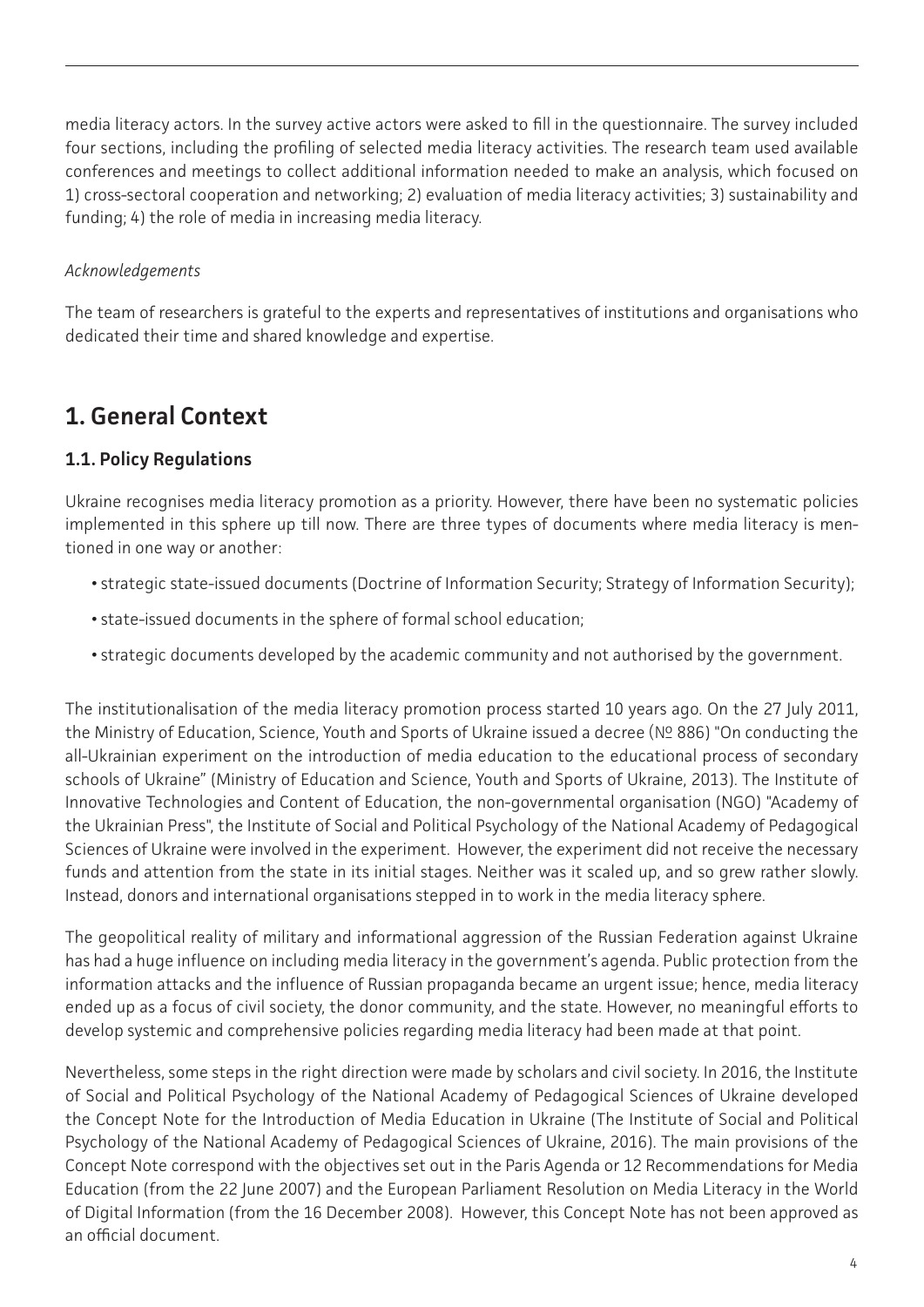The media literacy issue received more strategic prominence in early 2017 when the then President of Ukraine, Petro Poroshenko issued the decree on approving the Doctrine of Information Security of Ukraine. This document declared "the development of public media culture and socially responsible media landscape" as a vital national interest. The doctrine also defined priority areas in the government's policies regarding the information sphere, such as: 1) combatting disinformation and destructive propaganda from the Russian Federation; 2) raising the level of media literacy among citizens and assisting in training of personnel to a high level of competence for the media sphere. In 2021, the Ukrainian government approved the Strategy of Information Security towards 2025. This document defines the increased significance of digital technology against a backdrop of low level of media literacy and digital awareness as a global threat, and an insufficient level of informational culture and citizens' media literacy as a threat at the national scale. The Strategy includes eight strategic objectives, first of which being "resisting disinformation, information manipulation, and information operations and attacks from other countries", third being "raising the level of public media culture and media literacy". However, the government's viewpoint on achieving this objective is somewhat narrow as it doesn't mention formal (school) education, instead it focuses on informing the public about media literacy and incentivising the development of responsible media business.

There are also relevant documents addressing media literacy in the formal secondary (school) education curriculum. In particular, there is a State Standard on Basic Secondary Education which is based on the "Recommendation of The European Parliament and Council of the European Union on Key Competences for Lifelong Learning" (Ministry of Education and Science of Ukraine, 2020). The state standard requires that media education should be integrated within civic, historical, natural, linguistic and literary educational areas. In general, experts who were assessing the State Standard came to the conclusion that educating a media literate student is now a priority for teachers in general educational areas (The Academy of Ukrainian Press, 2020).

Despite a number of efforts made in the media literacy sphere, the government recognises that its media literacy activities are "lacking in systematicity, coverage of different target audiences and the number of competent specialists" (mentioned in Strategy of Information Security). Experts draw attention to the same problems. Experts also express the need for creating a coordinating governmental body on media literacy since there are three Ministries in Ukraine that work in the media literacy area in one way or another: Ministry of Education and Science of Ukraine, Ministry of Culture and Information Policy, Ministry of Digital Transformation. The lack of systemic coordination and cooperation between ministries and within departments of the discussed ministries do not contribute to the creation of systematic and comprehensive policy in the media literacy sphere.

An attempt to create a systemic policy was made by the Ministry of Culture and Information Policy, which presented the National Project on Media Literacy for 2021-2022 on the 20 April 2021 (Ministry of Culture and Information Policy, 2021). The main dimensions of the project were defined as the following:

- strengthening of communication by the state;
- developing of media education;
- promoting a responsible and safe media environment.

The Project, although launched, hasn't received a proper institutional status. It is not part of the Ministry, in legal terms. Consequently, no powers and responsibilities concerning the coordination of different government bodies that help with the implementation and proliferation of media literacy among Ukrainian citizens have been assigned to this project.

In addition, the Government created two more Centres: The Centre for Countering Disinformation (works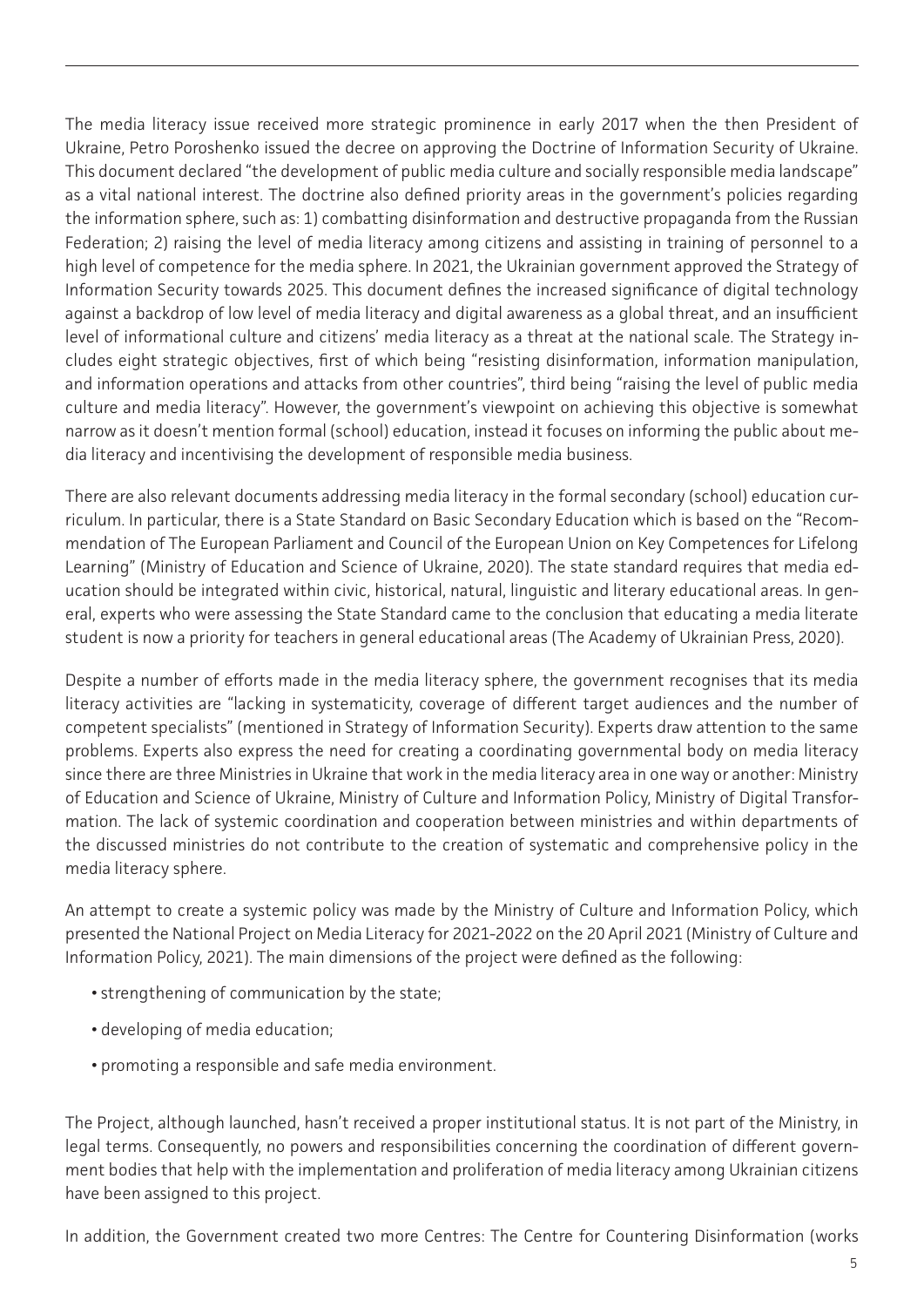<span id="page-5-0"></span>under the Council of National Security and Defence) and Centre for Strategic Communication and Information Security (works under the Ministry of Culture and Information Policy). However, the lack of a unified governmental perspective on their goals and coordination mechanisms, and excessive bureaucracy render their efforts ineffective.

There are different and even sometimes conflicting understandings of the very concept of media literacy as a result of multiple issues, for example: a great number of actors working in the media literacy area; the lack of coordination among them; as well as the lack of unified, consistent and systemic policy in this sphere. There has also been a shift of emphasis in certain governmental bodies to digital literacy and acquiring the technical skills without the component of critical thinking. Experts, therefore, insist that media and information literacy must come first and include different components, digital literacy in particular. This must be taken into account during the development of future documents that can become the foundation for creating systemic policy in the media literacy area.

#### **1.2. Actors**

In Ukraine, there is a diverse and dynamic field of institutions dealing with media literacy activities. The following categories of major actors can be identified: 1) Government; 2) International donors and organisations; 3) Non-Governmental Organisations; 4) Educational institutions; 5) Non-oligarchic Media<sup>2</sup>; 6) Non-institutionalised Grassroot Initiatives.

#### *Government*

Currently, the Ukrainian government is starting to play a more active role with regard to media literacy as several new initiatives have been launched to address the issues of disinformation resilience and media literacy. At present, there are three ministries - Ministry of Culture and Information Policy, Ministry of Digital Transformation and Ministry of Education - that deal with media literacy in Ukraine to some extent.

Despite the fact that the Ministry of Education has been involved in media literacy activities for a decade and much work has already been done, the Ministry has not played a consolidating role in the implementation of media literacy activities at all levels of the education system. As several experts mentioned in the interviews, there is a need to assign a specific department, commission or at least a person in charge for the Ministry's activities on media literacy implementation.

In 2021, the Ministry of Culture and Information Policy launched the National Media Literacy Project "Filter", however, this has not been granted official authority to lead the process of coordination of media literacy initiatives. Despite these bureaucratic obstacles, "Filter" now works on the creation of a platform that would collect and store information about media literacy projects, best practices and materials prepared by the main actors in the field. Apart from the Filter, the Ministry of Culture also established, the Centre for Strategic Communication, this year. This agency among other things, was created to coordinate the efforts of the government and civil society organisations (CSOs) in countering disinformation. At the same time, the Centre, similarly to the "Filter" Project, hasn't been sufficiently institutionalised; and it is too early to speak about its impact in the field.

<sup>&</sup>lt;sup>2</sup> We define this category as non-oligarchic, purposefully avoiding the term "independent". This category describes the media that rely on donors' support and cannot be financially sustainable without such support at present. There are cases when projects were discontinued due to the termination of donors' funding, which is evidence of media dependence. While such media tend to abide by standards of professional and unbiased reporting and manage to avoid political pressure, they still lack financial independence.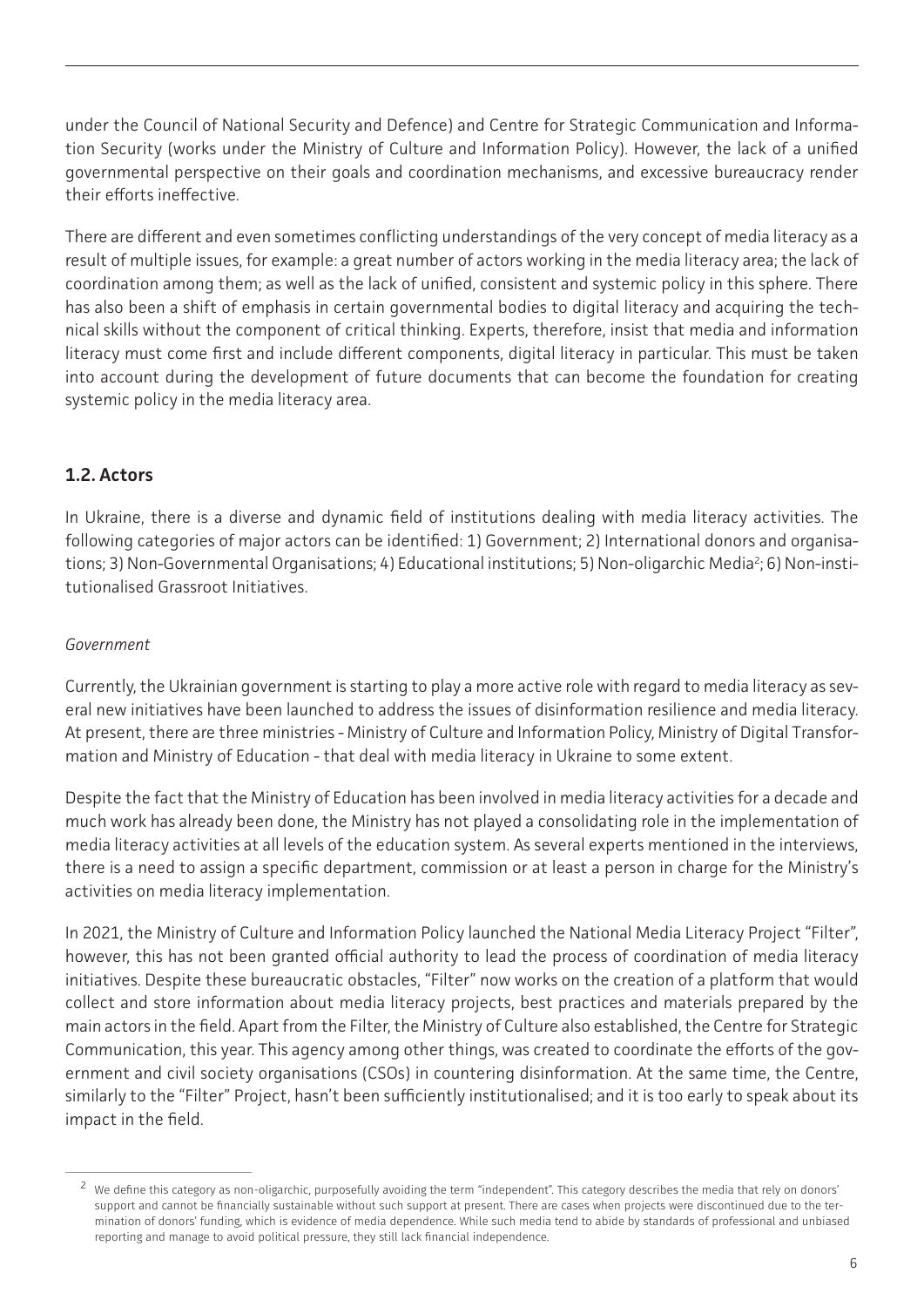The third important actor among government agencies - the Ministry of Digital Transformation - is also indirectly involved in the media literacy process. They have started production of an educational TV series about digital literacy, which feature national celebrities. TV series are stored on the portal "Diya. Digital Literacy" (<https://osvita.diia.gov.ua/>). Several interviewed experts, however, noted that this body apparently underestimates the role of media literacy and centres its work around digital literacy in isolation from media literacy.

#### *International Donors and Organisations*

International donors and organisations play a critical role in the media literacy field in Ukraine, sometimes even by setting the agenda for other actors, according to several interviewed experts. Among the most frequently mentioned were USAID, US Embassy, UK Embassy, European Commission, Black Sea Trust, Internews Network, IREX, OSCE and UNICEF. The wide range of donors working in Ukraine and their interest in media literacy projects contribute to the growth of activities and the emergence of a larger number of organisations implementing media literacy projects. The donors' agenda covers a variety of directions in the field of media literacy, including those centred around counteracting mis/disinformation, training, online learning and content production. Some donors/organisations fill a specific niche, such as IREX playing a leading role in curriculum development and setting the trends in promoting media literacy in the educational field.

#### *Non-Government Organisations*

Ukraine can boast a vibrant CSO environment, which includes a number of non-governmental organisations working in the media literacy area, both on the national and regional/local levels. The list of the strongest organisations that have relevant expertise and a track record of implemented projects includes, but are not limited to, the Academy of Ukrainian Press (systematically working with curriculum development), Ukraine Crisis Media Centre (making an important contribution to combatting disinformation and hybrid threat analysis), Detector Media, and Internews Ukraine (both working in content production, in conducting monitoring and analysis, as well as doing some audience research).

#### *Educational Institutions*

Media literacy has received significant attention at both, secondary and higher education levels. Key actors in the system of education include:

- Secondary schools that participate in the All-Ukrainian Media Literacy Experiment;
- Institutes of Continuing Education for Teachers;
- Pedagogical universities;
- Journalism departments in a number of universities.

The majority of these establishments are engaged in media literacy activities due to the support from donors and CSOs, such as the Academy of Ukrainian Press and IREX, which have a leading role in developing media literacy curriculum and training the staff for educational institutions of different levels. At the same time, experience and capacity accumulated and developed over the last 10 years allow educational institutions, particularly schools, to become gradually more independent.

The Academy of Ukrainian Press has recently presented an interactive map with information about schools practicing media education (<http://medialiteracy.org.ua/mapa/>). The map is still being developed and will,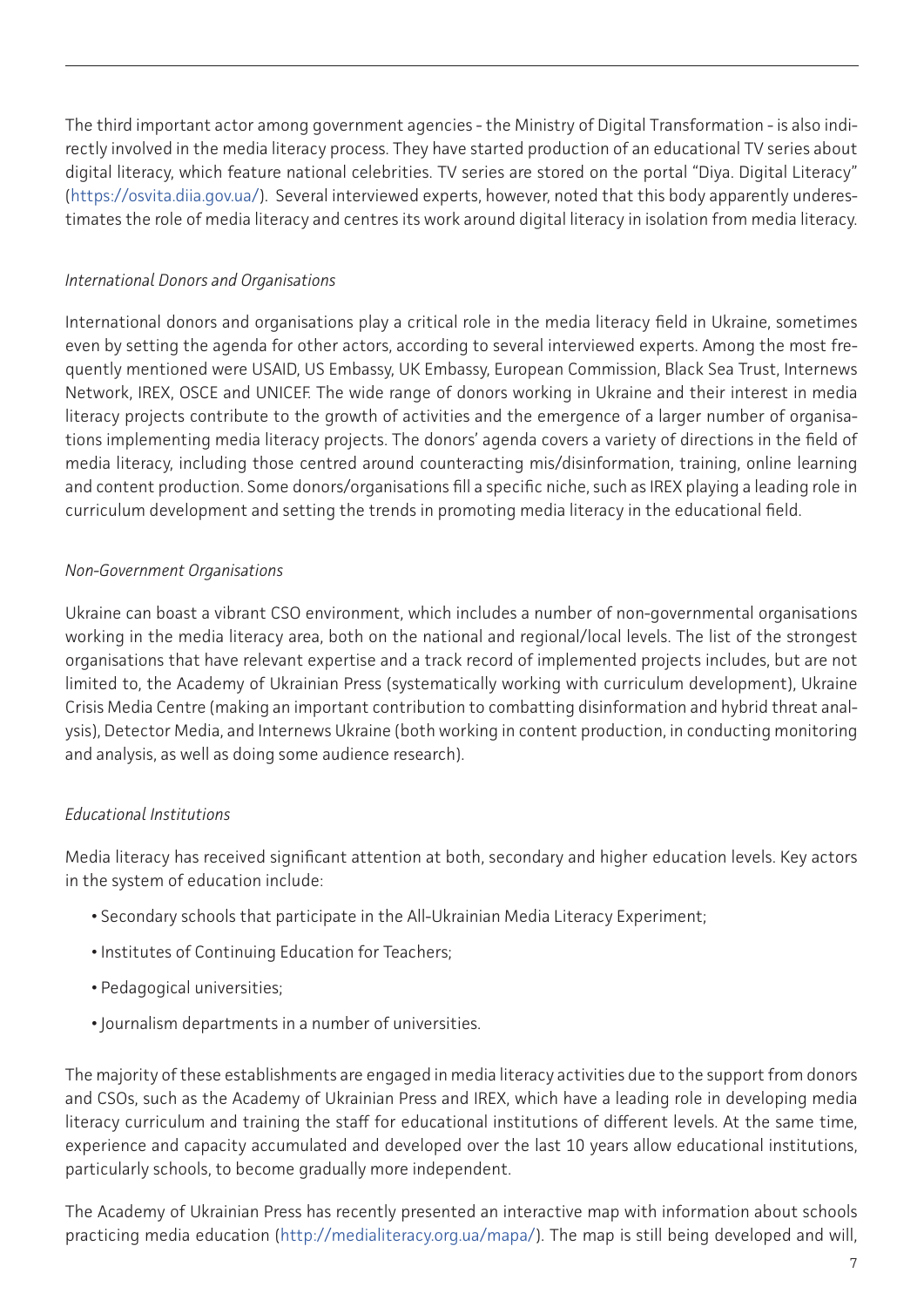hopefully, contain up-to-date information about the scale of educational institutions' engagement in media literacy activities and projects.

#### *Non-Oligarchic Media*

While the largest Ukrainian media remain oligarchic, some smaller ones embarked on media literacy activities with donors' support. The activities of media outlets in the media literacy field include fact checking, explanatory pieces on mis/disinformation and media literacy, satirical content, analytical input and also lectures and other live events for a wider audience. In recent years, these non-oligarchic media have become important actors in the media literacy field. This relates to major actors such as, Hromadske Radio, Toronto TV, Texty.org. ua, StopFake, Behind the News ("*Po toy bik novyn*"), and Vox Ukraine.

#### *Non-Institutionalised Grassroot Initiatives*

In addition to projects inspired by donors and organisations, some non-institutionalised grassroot activities can also be found in Ukraine. Such activities are initiated by a wide range of actors, starting from popular bloggers' projects to local activities at schools, libraries, art schools and municipalities across the country. For instance, there are several popular bloggers that produce myth- and fake- debunking content and advance critical thinking among their audiences. For instance, Oksana Moroz, a communications professional, has been creating explanatory content under the project title, "How Not to Become a Vegetable (*Yak ne staty ovochem*) and even published several books on information hygiene. Her thematic Facebook page is followed by around 15 thousand users.

Another interesting example is a popular YouTube blog called, "Damned Rationalist" (*Klyatyi Ratsionalist*). In his blog Artem Albul explains and debunks popular myths by relying on and providing scientific evidence. Albul started his blog driven by personal interest but managed to attract a significant audience (around 194 thousand followers on YouTube). At present, he collaborates with a popular online media outlet Liga.net and another famous blogger and doctor Andriy Semyankiv (MedGoblin). Together they prepare content, which debunks Covid-19 related fakes by providing science-based explanations.

Apart from bloggers, this category of grassroot initiatives also includes lectures, information campaigns and secondary school students' projects at the local level, etc. It is important to note that such activities are mostly driven by personal interest and commitment, which has its advantages. On the other hand, bloggers or other actors from this category are not constrained by professional standards and accountability mechanisms, unlike NGOs and the media. Hence, the quality of their projects and products can also be poor in some cases.

Above is an attempt to categorise the groups of main actors based mainly on the interviews and referring to those specific actors that were often mentioned by the interviewees. However, it is important to note that it is not always possible to precisely classify these actors in Ukraine. For example, it is often difficult to distinguish the media from the NGOs as the former often use the NGO entity as a legal status for an institution, either itself or as an additional way of getting funding from international donors. In the report we consider whether such media/organisations focus predominantly on the production of media content or implementation of media literacy projects. In the first case we classify such organisations as media, in the second case - as NGOs. At the same time, there are cases in Ukraine when one organisation tries to serve both roles, being content creator and implementing media literacy projects simultaneously.

By and large, NGOs supported by the foreign donors are a major driving force behind media literacy projects in Ukraine. While donors influence the media literacy area by setting the trends and the topics in focus in their call for applications, the organisations develop concepts, react to the changes in the environment and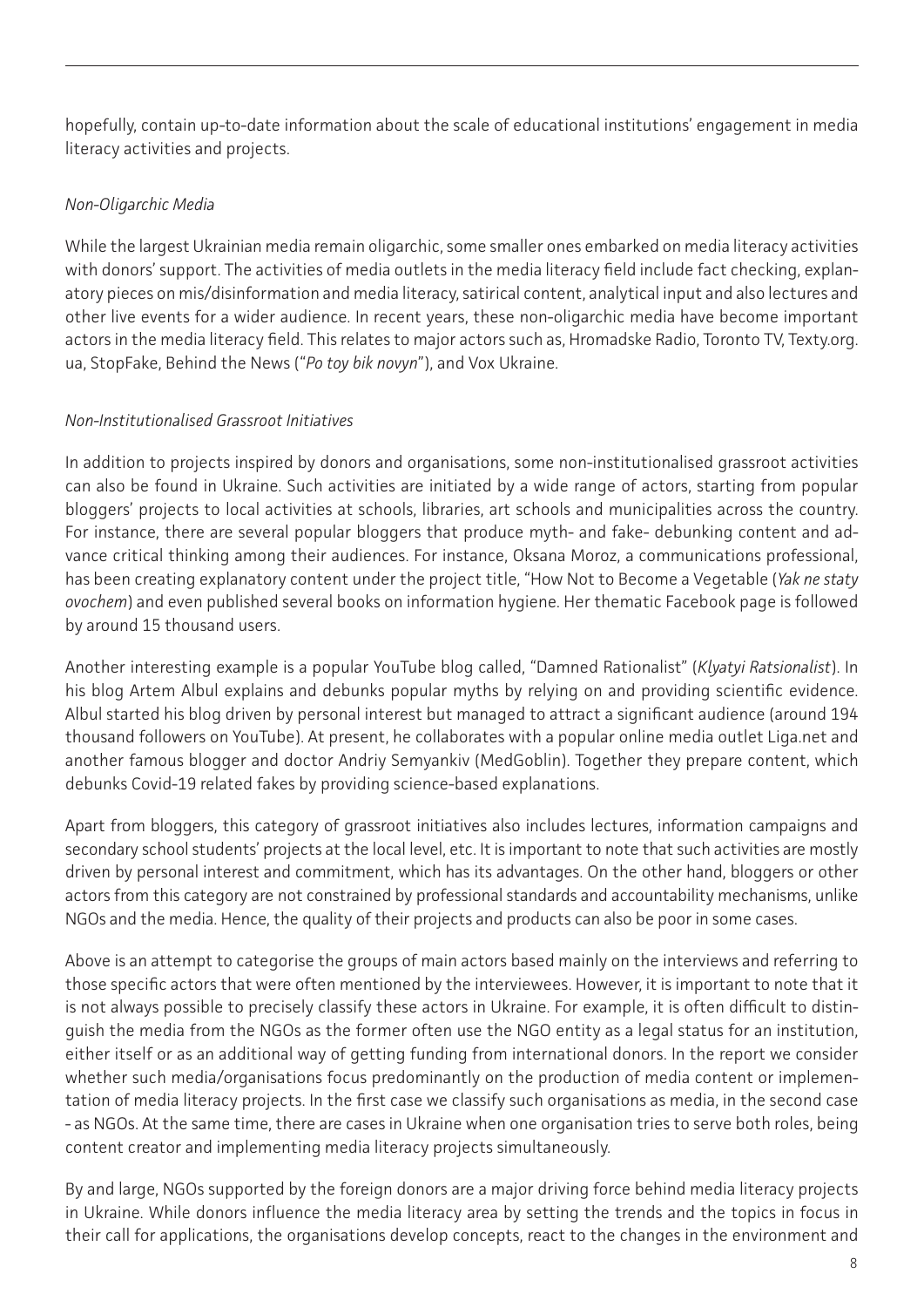<span id="page-8-0"></span>adjust their activities accordingly. Some interviewees pointed out that the state should participate in the media literacy processes more actively as this is an important prerequisite for successful implementation of media literacy projects and raising media literacy skills among a wider audience.

There is also an emerging trend of mentioning the influencers as possible actors in the field of media literacy; however, it is too early to speak about them as important players in the area.

Some interviewed experts also mentioned business as a potential actor, but there have been no substantial efforts to involve it into media literacy activities' so far.

#### *Survey Results*

Speaking specifically about the organisations that took part in the survey, 14 (45,2%) out of 31 respondents reported "Academia or education related organisation" to be one of core characteristics of their organisation, 13 (41,9%) chose "Media (content)", 11 (35,5%) called themselves a think-tank. In addition, 4 (12,9%), 3 (9,7%), 2 (6,5%) chose professional networking organisations, research institutes and capacity building organisations respectively. Some respondents used an opportunity to write down their own definition of their major activities claiming themselves to be an IT-cluster, non-governmental organisation, youth activism and community's citizens education development organisation, and voluntary initiative (1 person or 3,2% for each added option).

With regards to the description of their main strands of work, the majority (25 respondents or 80,6%) chose media literacy. Other oft-repeated categories were education - 18(58,1%), media, content production - 16(51,6%), media monitoring - 11(35,5%), and disinformation monitoring and/or countering - 11(35,5%). Less widespread were fact checking, verification, digital forensics - 6 (19,4%), media (networking of professionals) - 6 (19,4%), capacity building - 4 (12,9%), advocacy - 4(12,9%), media self-regulation - 3 (9,7%), media regulation - 2(6,5%), legislation - 2 (6,5%), and law – legal advice/help/consultations - 1 (3,2%).

The respondents were also asked to reflect on their organisation's capacity in the areas of management, funding, advocacy, cyber security etc. According to the survey results respondents were capable of and had the capacity to do the following: find professionals for project implementation; communicate with stakeholders and target audiences; grant/project proposal writing; advocate the problem to national stakeholders; and had the ability to monitor and evaluate the impact of the projects. At the same time, finding financial resources, managing sustainability of funding, advocating the problem to international and other national stakeholders and also security/cyber security of their organisation were assessed as less positive.

## **1.3. Targeted Groups**

There are different approaches to classification of target audiences among media literacy actors, which was evidenced by the interviews with various stakeholders. Sometimes, organisations define their target audiences based on the professional criterion. For instance, a number of Ukrainian NGOs have been targeting journalists, students of journalism and media professionals at large as part of their countering disinformation efforts and activities. This is likely explained by the proximity of this audience for many NGOs implementing media literacy projects. Age-based definitions of the target audience are also quite widespread. Some projects are also designed to target audiences of specific regions, mostly Eastern and Southern oblasts of Ukraine that are close to the border with Russia, which might be explained both, by perception of these audiences as most needy and donors' attention to the regions.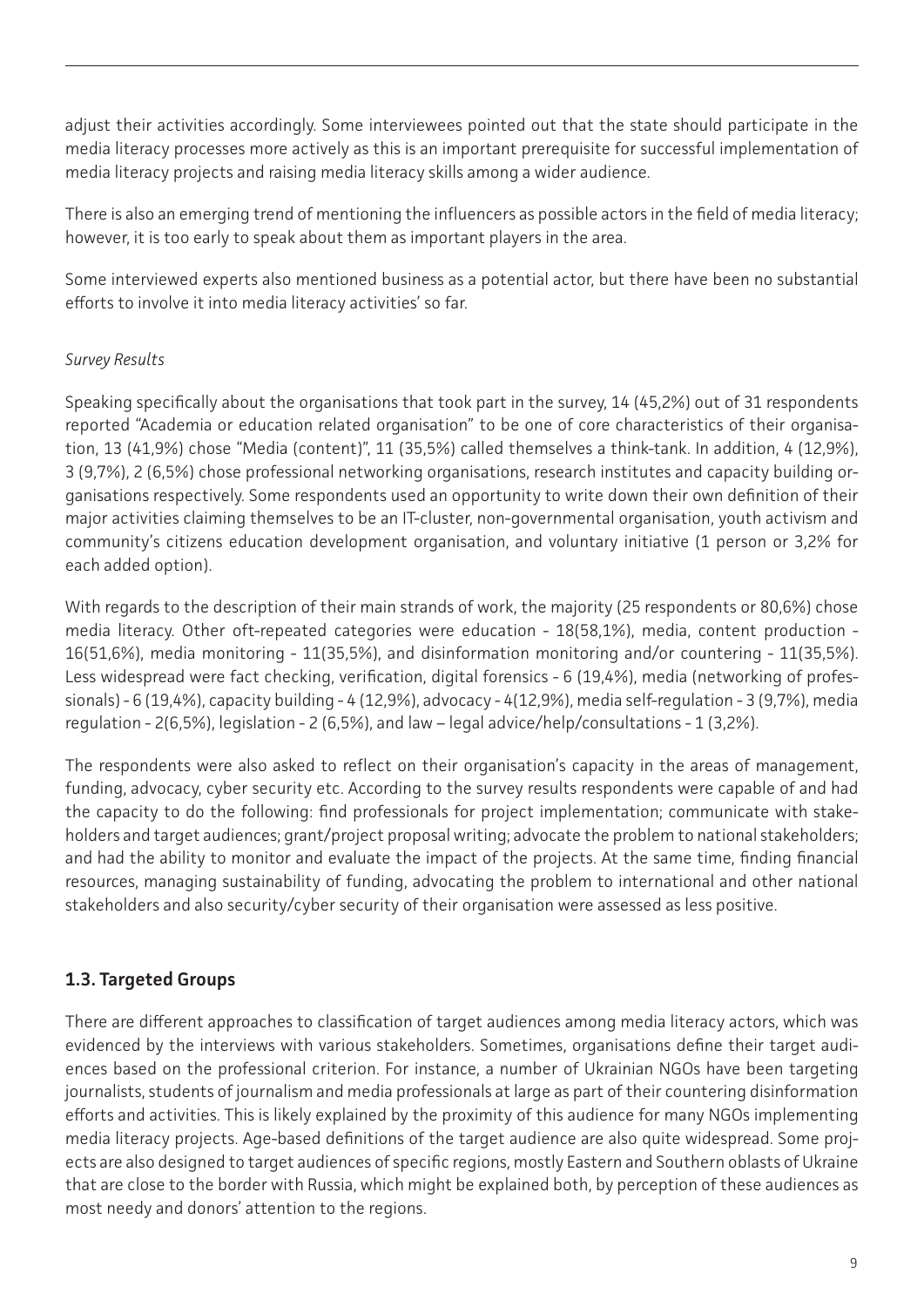The following groups were identified as target audiences of media literacy projects, based on the analysis of interviews and survey data:

- School children;
- University students;
- Professionals teachers/educators;
- Professionals journalists and media practitioners in general;
- Professionals librarians;
- Professionals politicians, public officials;
- General public/all citizens;
- Elderly people/pensioners;
- Citizens from specific regions;
- Expert community.

High school students were most frequently specified as a target group by the organisations that participated in the survey (23 out of 31 organisations). Twelve organisations also mentioned students of secondary schools among their target audiences. School children are targeted by projects that deal both with school curriculum and extracurricular activities. Interviews also revealed that various stakeholders perceive school children and teenagers in particular to be critical audiences for the long-term effect of media literacy initiatives. However, very few organisations work with primary school children and pre-schoolers.

In addition to school children, several professional groups were identified as important target audiences of media literacy projects. Nearly two thirds of the organisations mentioned journalists and teachers as their target audiences. Teachers are often targeted by projects that aim at implementing changes in the school curriculum and improving media literacy teaching skills. A number of Ukrainian NGOs that generally focus on media-related issues have embarked on developing media literacy projects for journalists; their knowledge of the professional media community at least partly explains why they focus on them as their target audience.

Students' parents, pensioners and rural residents made up a third tier of most frequent target audiences, according to the survey. Almost half of the organisations that participated in the survey mentioned these groups.

Interviews with stakeholders helped to collect additional data and identify certain peculiarities of the projects' targeting. Thus, although expert community and public servants/politicians were not highlighted in the survey, interviews showed that the two groups are commonly seen as important target audiences for countering disinformation activities. In particular, such organisations and media as Detector Media, Internews Ukraine, Ukraine Crisis Media Centre, StopFake, VoxUkraine produce their analytical reports to inform the expert community, both inside and outside Ukraine. Projects and initiatives focusing on countering disinformation also often target journalists as critical actors and, hence, important audiences for their respective activities (including, for instance, training on information verification etc.).

In terms of age groups distribution, 26 organisations (84%) indicated in the survey that they target young adults (35-44 years); 25 (81%) - youth; 24 (78%) - middle-aged adults. Teenagers were mentioned by 19 organisations (61%), seniors - by 10 organisations (32%) and children (up to 12 y.o.) - by only 2 organisations participating in the study.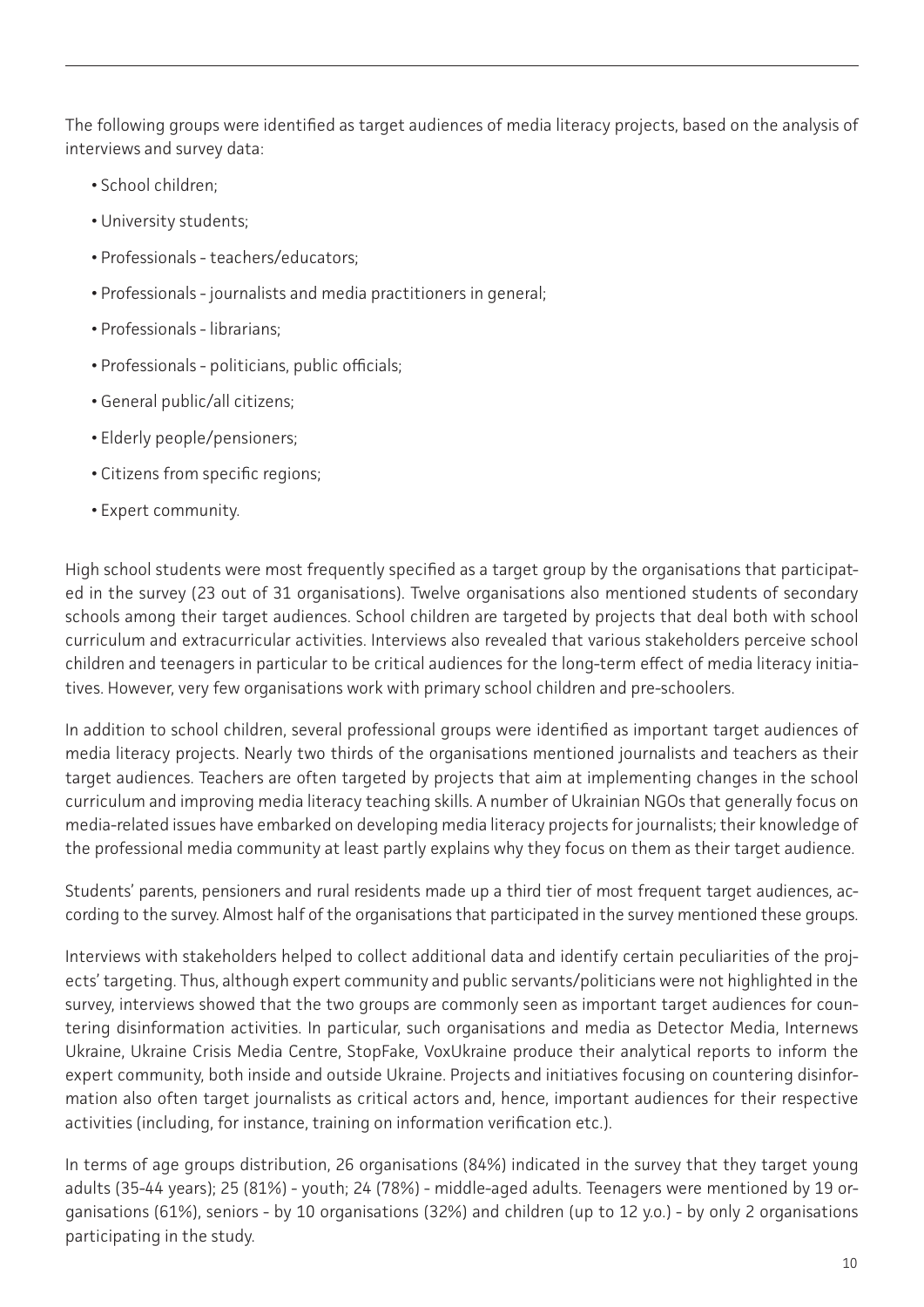#### <span id="page-10-0"></span>*Under-Covered and Vulnerable Audiences*

While senior people and rural residents were mentioned by a number of organisations as their target audiences in the survey, interviews with various stakeholders, including representatives of NGOs working in the media literacy field, showed that both groups are perceived as the most under-covered by the media literacy projects in Ukraine. Not only rural residents, but also residents of small towns located far from big cities are believed to be lacking the attention of media literacy activities. One of the biggest challenges is a lack of infrastructure that can be used to engage elderly people, as well as adults living in small towns and villages, some experts noted. While children and teenagers can be reached via schools, nothing similar exists for adults.

When asked to define vulnerable groups in Ukraine, interviewees voiced different opinions. Some mentioned factors that predict higher vulnerability to disinformation, which included age (older people are perceived to be more vulnerable), residence in small distant communities, lower income level, lower education level. Such evidence was also observed in some other recent studies (Detector Media, 2021). Several experts pointed to the vulnerability of citizens living in the regions bordering Russia. This explains a special emphasis on the eastern and southern regions which is found in a number of projects addressing media literacy and countering disinformation. Some experts noted that little if anything is done for people with disabilities with regard to their media literacy.

At the same time, many interviewed experts noted that vulnerability to disinformation is not limited to particular socio-demographic groups but rather it is a common problem. In the words of one of the interviewees, even top officials share fake news in Ukraine from time to time. No one is excluded from potential vulnerability; it all depends on their particular area of knowledge and perceptions which makes all of us vulnerable to some extent, according to experts.

## **1.4. Mapping Activities**

The data obtained from our survey, interviews and desk research suggest that three types of activities are prevailing in the media literacy field in Ukraine at present. These include: training, fact-checking/countering disinformation efforts, and production of media literacy related content. Apart from these major directions of activities, the following types of activities were identified: support of educational institutions (including curriculum development), networking and popularisation of media literacy, online learning, and research.

## *Training*

Training activities are widely implemented by numerous actors in the media literacy sphere in Ukraine. Supported by donors and international organisations, training is mostly organised and conducted by the NGOs and educational institutions. As our data show, they target different audiences, including potential multipliers who are expected to train others in media literacy skills, such as trainers and teachers; journalists; public officials; and other groups representing a broader audience. Most often such training programmes aimed at teaching participants how to 1) to perceive information critically; 2) debunk disinformation and propaganda; 3) identify hate speech and resist stereotypes and discrimination of individuals or groups; 4) understand the media landscape and how media works; 5) take decisions based on the media and information literacy.

Training for wider audiences is perceived as important, as they have the potential to equip a diverse group of citizens with relevant knowledge and skills. However, several interviewees also pointed out that formal and continuing education can be more effective compared to sporadic and informal training activities. One of the critical challenges, with regard to training activities, is related to the evaluation of participants' actual skills and knowledge, as well as understanding the long-term effect of such training.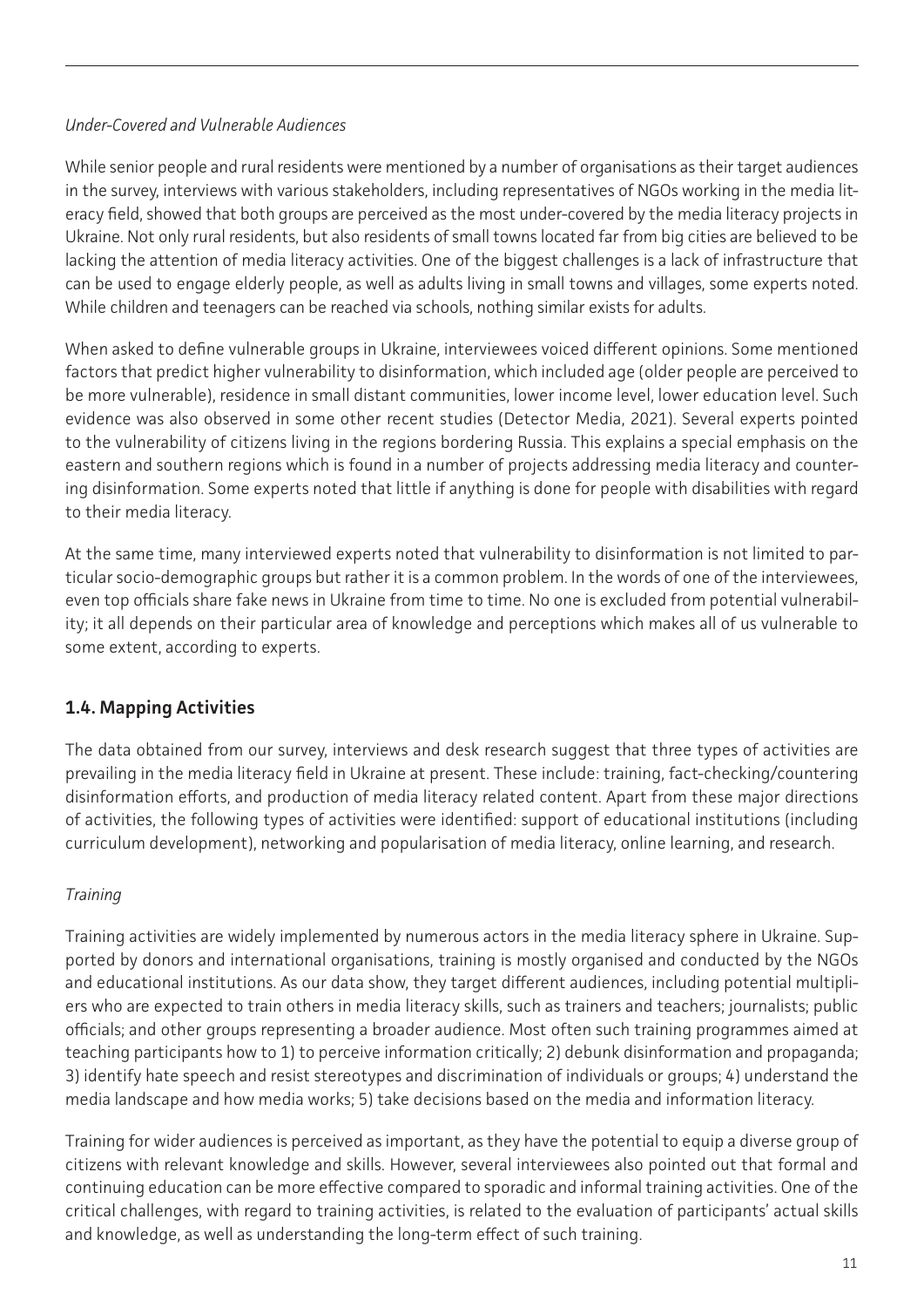#### *Fact Checking*

Russian aggression and an avalanche of disinformation and propaganda against Ukraine provoked a rise of fact checking initiatives in the country over the recent years. The oldest and the most visible fact checking initiative is StopFake, which publishes debunking content in several languages. Another important fact checking project called VoxCheck is famous for debunking the untrue statements of politicians. Since 2020, both the above-mentioned organisations have been the partners of the Facebook fact checking initiative contributing to the fight with mis/disinformation in the social media. Another noteworthy fact checking project is called "Behind the News" (*Po toy bik novyn*). It started in 2018 as a social media only campaign for debunking false information and has grown significantly in several years. As a side project, they have also created the Coronafakes website aimed at debunking fake content about coronavirus, the pandemic and related issues. This initiative banded together 6 newsrooms and several independent experts, thereby showing a successful case of journalistic collaboration. In general, the COVID-19 pandemic worsened the situation, with mis/disinformation and fact checking initiatives expected to grow given the challenging context.

In addition to the discussed activities, some projects countering disinformation attempted to use crowdsourcing instruments to engage citizens in their activities, for example, by encouraging people to use special software or plugins to add some information on dangers or help in collecting a database of trolls etc.

## *Support of Educational Institutions*

IREX and the Academy of Ukrainian Press (AUP) are a key driving force in the media literacy curriculum development, as well as in training staff at all levels of education in Ukraine. They promote the introduction of media literacy into the curriculum at multiple levels and provide educational institutions with the models and methods of teaching media literacy competencies. IREX and AUP helped to develop teaching programmes for the basics of media literacy at schools, which includes methodological manuals for teachers on how to integrate media literacy into such disciplines as History, Arts, Ukrainian language and literature. Some of these manuals, which received a "Recommended by the Ministry of Education and Science of Ukraine" stamp, helps teachers to be more systematic in their teaching on the topic.

The media literacy programme implemented by the IREX in cooperation with the AUP in 2018-2021 has covered 60,000 individuals, including 45,000 school students and 9,295 teachers from over 1300 schools across the country. On top of that, IREX has been developing a textbook on media literacy for journalists in collaboration with the journalism departments from several universities. Other donors also work in this area. For instance, German "Interlink Academy" has been conducting training for media literacy trainers together with several Ukrainian universities.

#### *Networking and Popularisation of Media Literacy*

Networking platforms play an important role in the Ukrainian media sphere. Events organised within such platforms often address the issues of media literacy and challenges of disinformation and propaganda. Lviv Media Forum (LMF) is one of the biggest network platforms of this kind. They organise a large-scale annual media conference, a notable event in the Central and Eastern European region. The LMF is more than a conference though; it is an entire ecosystem of people, organisations and projects that promote best media practices from around the world in Ukraine. Donbas Media Forum and National Media Talk also occupy a significant niche in the present-day media environment. In addition, there is an annual conference on media literacy in Ukraine. Global Media and Information Literacy Week advanced by UNESCO is also a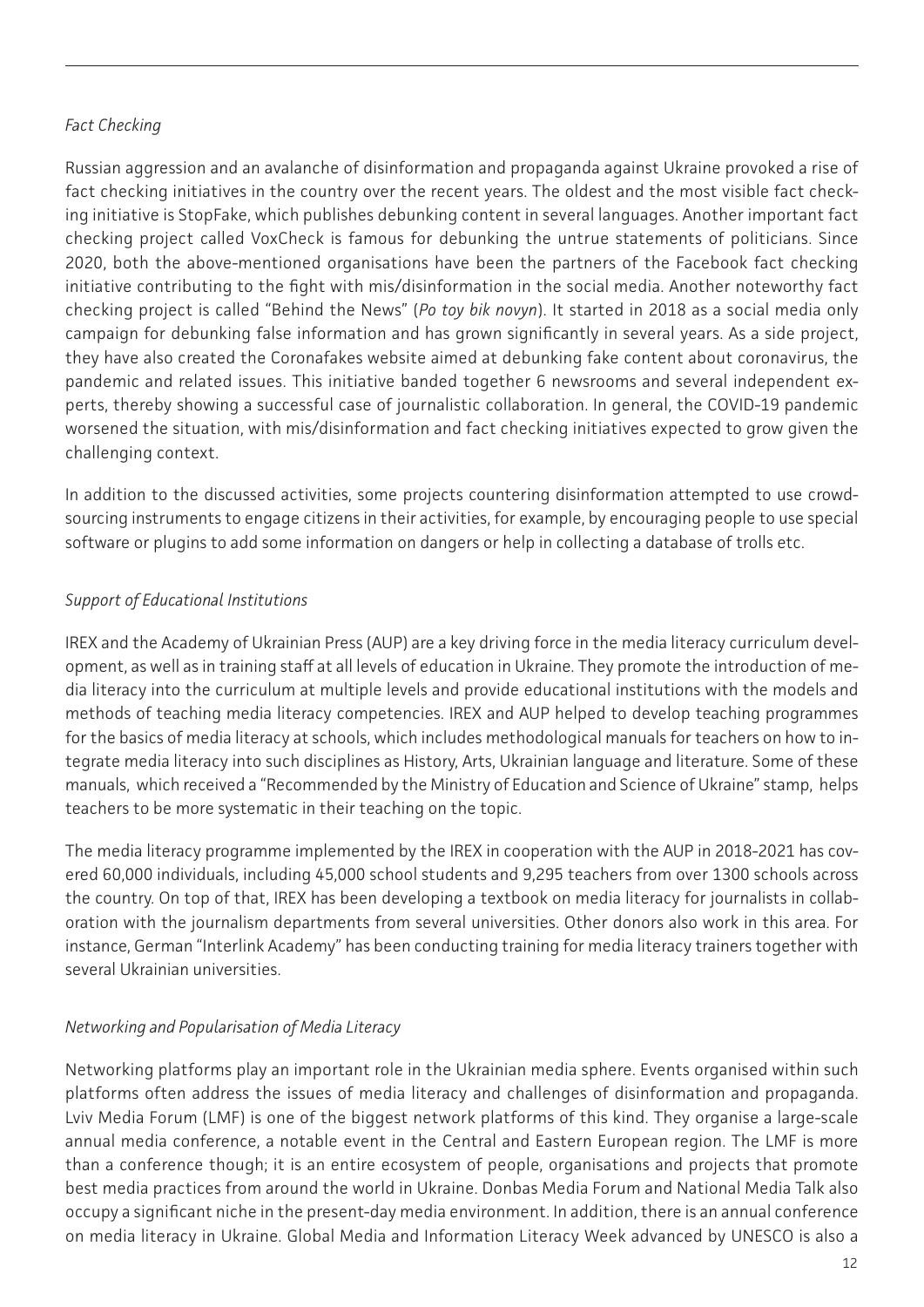crucial consolidating occasion for organisations and initiatives working in the media literacy field. There are also other smaller activities, initiated by various actors that aim at popularising media literacy across Ukrainian society.

#### *Content Production*

Many Ukrainian NGOs and media produce media literacy related content in diverse formats and for different audiences. The following types of content can be identified:

- 1. Media monitoring reports;
- 2. Analytical publications and reports;
- 3. Educational content (usually aimed at debunking myths and stereotypes disseminated by the media; exposing fakes and disinformation; raising critical thinking of the wider audience);
- 4. Entertaining content (mostly humour or satire, but also aimed at debunking myths disseminated by the media; exposing fakes and disinformation).

Media monitoring reports are quite widespread among leading media NGOs in Ukraine, including Detector Media, Institute of Mass Information, Pylyp Orlyk Institute for Democracy. This activity gains particular importance during the election campaigns. Interviews revealed that organisations which produce monitoring reports tend to perceive their monitoring activities and products as part of media literacy efforts, arguing that they draw attention to the issues of media quality and professionalism.

A number of organisations also produce analytical content, including analysis of Russian disinformation narratives (Texty.org.ua), publication of books (e.g., "Re-Vision of History", analysis of key narratives of Russian historical propaganda, published by Internews Ukraine with the involvement of historians), and analytical articles (StopFake).

Quite a few media create audio and video content in user-friendly formats, including humour and satire. There are examples of podcasts (for instance, "*Post Pravdy*" and "*Do Vorozhky ne Khody*" by the online magazine Kunsht, which debunk myths, fakes and promote science-based reasoning), video content (e.g., Toronto TV satirical newscasts and posts/stories for Instagram; content for social media by Detector Media journalist Angelina Lomakina), and radio content (e.g., Hromadske radio content on Russian propaganda and fakes, information manipulations during election campaigns) etc.

#### *Research*

While development of media literacy programmes and activities should be informed by research of media consumption patterns, attitudes and perceptions of information among citizens, there is a lack of solid studies examining these issues and social dynamics in Ukraine.

Among the academic institutions, the Laboratory of Psychology of Mass Communication and Media Education is the most noticeable, in terms of accumulated expertise in the media literacy field. The Laboratory, which is part of the Institute of Social and Political Psychology, National Academy of Sciences of Ukraine, regularly organises conferences and publishes collections of articles addressing various aspects of media education. However, there is a lack of actual empirical research of Ukrainian audiences that could be used for informing media literacy interventions.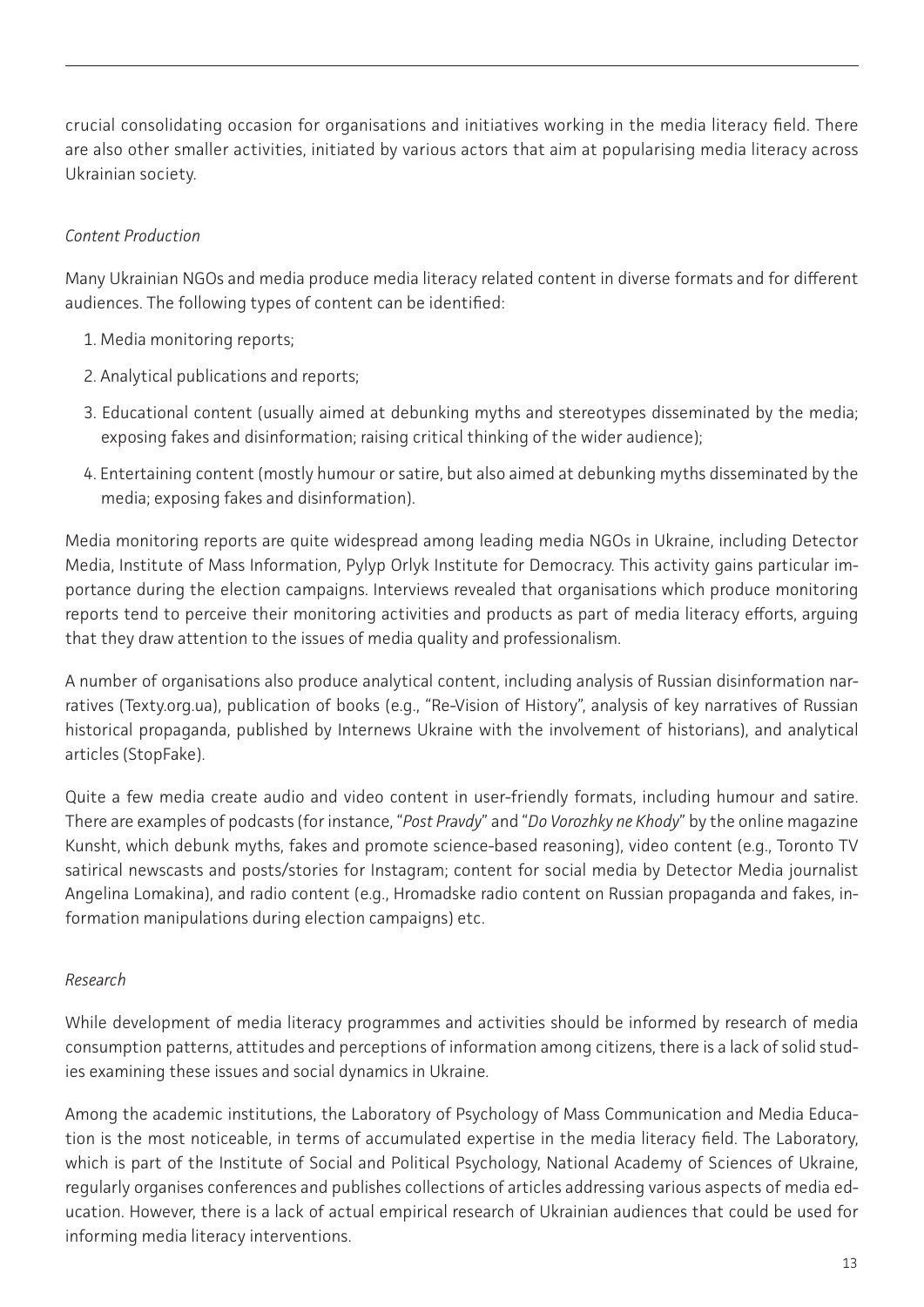NGOs, donors and international organisations have been trying to fill at least some gaps in the research pertaining to media literacy. One of the most frequently referred to studies was commissioned by the Detector Media. Media Literacy Index of Ukrainians (2021a) presented a conceptual model and detailed data on trends in media consumption, perceptions and beliefs about media, digital competences and sensitivity to distorted content. The Media Literacy Index presented by Detector Media, although similar by name to another study, Media Literacy Index by Open Society Institute [\(https://osis.bg/?p=3750&lang=en](https://osis.bg/?p=3750&lang=en)), is not part of the latter and is based on a different methodology.

Ukrainian NGOs have also been relying on another study, the Annual Media Consumption Survey commissioned by USAID-Internews. The survey has a separate section with questions related to media literacy, which illustrate some patterns of media use and assessment of information credibility by Ukrainians.

Several other organisations have also made attempts to study public attitudes and behaviours with regard to media consumption and related issues. For instance, Public Interest Journalism Lab, in collaboration with several other organisations, published a study, "Why Conspiracy Propaganda Works and What We Can Do About It" (2021) with a focus on audience vulnerability and resistance to pro-Kremlin disinformation in Ukraine.

The Academy of Ukrainian Press (2021) has recently presented a study based on a survey of media literacy practitioners, including teachers, librarians, media representatives and others. The study contains data on the views, experience and practices of the media practitioners.

All in all, there is a growing interest in conducting research on media literacy and related issues among different media literacy actors in Ukraine. However, the quality of some of the existing studies raises questions about research design, methodological approaches and validity. More high-quality studies, both quantitative and qualitative, are needed to gain a better and more nuanced understanding of the Ukrainian audiences and dynamics around media consumption.

#### *Online Learning*

Online courses on media literacy are quite abundant in Ukraine. Most of them have been created by the NGOs with donor support. Some were created earlier than 2019 (before the period of our analysis) but remain relevant for the audience, such as "Fact check: trust and check" (*Factcheck: doviryai-pereviryai*) by VoxCheck and EdEra, "Media literacy for educators" (*Mediagramotnist dlya osvityan*) and "Media literacy: practical skills" (*Mediagramotnist: praktychni navychky*) funded by the Czech Embassy and located on the Prometheus online learning platform. All three courses were launched in 2018.

In 2020, IREX with partners launched the "Very Verified" online course on media literacy explaining how to navigate information space and how to identify disinformation and propaganda. In autumn 2021, the earlier mentioned blogger Oksana Moroz launched her online course on information hygiene "How Not to Become a Vegetable" on the Prometheus learning platform.

Ministry of Digital Transformation has also launched its online platform "Diia Education" (*Diya Osvita*), which contains educational video series and online courses with the primary focus on digital literacy.

In addition to the discussed types of activities, there have been several attempts of creating cross-sectoral projects that would engage organisations and institutions from different fields. For instance, Internews Ukraine collaborated with artists to create murals on disinformation as part of the international ARTIFAKE project.

Interviewed experts noted that there is an evident need to find new approaches (such as usage of gamifica-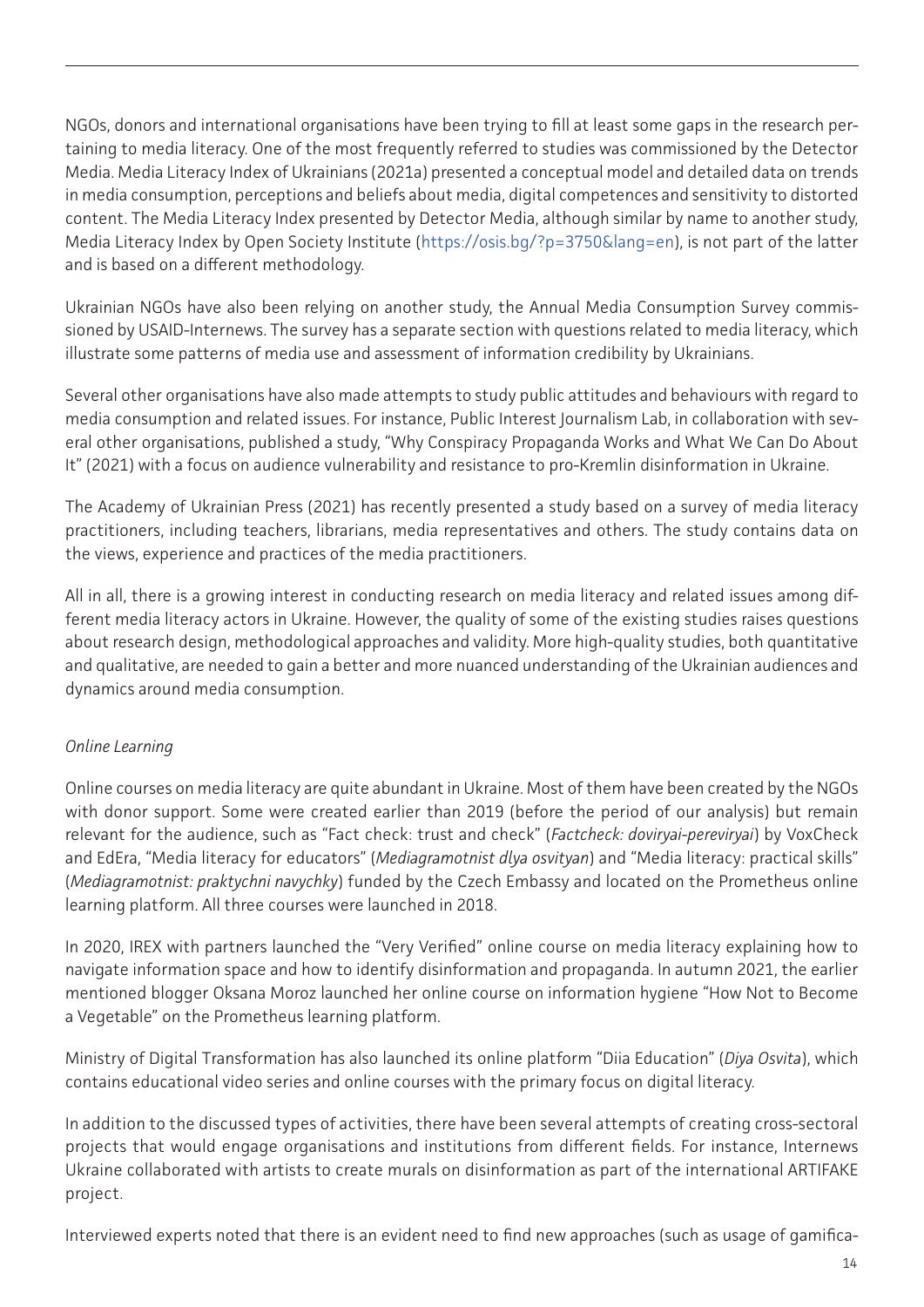<span id="page-14-0"></span>tion in media literacy) and ways to repackage the messages for different audiences. In this context, the content created by influencers was sometimes mentioned as a prospective communication channel for media literacy projects.

Several interviewed experts also pointed out that the media literacy field in Ukraine is characterized by some imbalance with training and countering disinformation activities overrepresented in the overall structure of activities.

# **1.5. Funding**

Financial sustainability remains a critical challenge for a number of NGOs working in the media literacy field. Most organisations are quite dependent on foreign donors, as they are a major source of funding for media literacy projects in Ukraine now. Dependence on foreign funding has been evident in both, survey data and interviews.

According to survey results, Ukrainian organisations predominantly rely on such sources of funding as foreign Embassies and Foundations (18 organisations out of 31) and EU grants (12 organisations). Strikingly, even private international donors were mentioned more frequently than national private donors (6 and 4 organisations, respectively). Only three organisations indicated their dependence on the national government, and none of the organisations indicated that of the regional government.

Though the Ukrainian government hasn't been active in providing financial support to organisations and initiatives related to media literacy, some changes in the government's approach have been observed recently. In 2018, the Ministry of Information Policy of Ukraine announced a call for grants for NGOs proposing projects on media literacy. However, after changes in the government, the Ministry was transformed and merged with the Ministry of Culture. Following that, funding of media literacy projects via grants was handed out to the Ukrainian Cultural Foundation. The Foundation has supported some media literacy projects, although none of them were implemented by major NGOs working in the media literacy field, according to the interviews conducted. In addition, the Ministry of Culture and Information Policy received around 7m UAH, equivalent to nearly 270 thousand USD, from the state budget to fund the activities of the National Media Literacy Project. By and large, while the Ukrainian government has made certain steps towards providing some financial support for the projects and initiatives in the media literacy field, it remains a minor source of funding for the latter.

Interviews with representatives of the organisations revealed their awareness of the need to diversify sources of funding. There is a growing interest in cooperation with national and local businesses among NGOs. Several experts interviewed noted that they observe some interest from the business community as well. However, there seems to be a lack of vision on what such cooperation could look like. Some interviewees suggested that the government should consider tax rebates for businesses supporting media literacy initiatives, which could motivate companies to contribute to the funding of media literacy projects.

Several organisations have been benefiting from small private donations, making use of such platforms as Patreon. Yet, in most cases, the amount of donations are still modest; even those organisations that get some donations are still largely dependent on donors. It is also noteworthy that the private donations option seems more feasible for media generating content rather than for traditional NGOs.

Most of the interviewed NGOs tend to secure support from a set of donors, which allows some flexibility for them. At the same time, support is mainly project-based. Only three organisations participating in the survey specified that they receive long-term non-project-based funding for their media literacy activities. The data also shows that projects are mostly supported by one donor. Again, few organisations can boast implementing media literacy projects supported by two donors or more.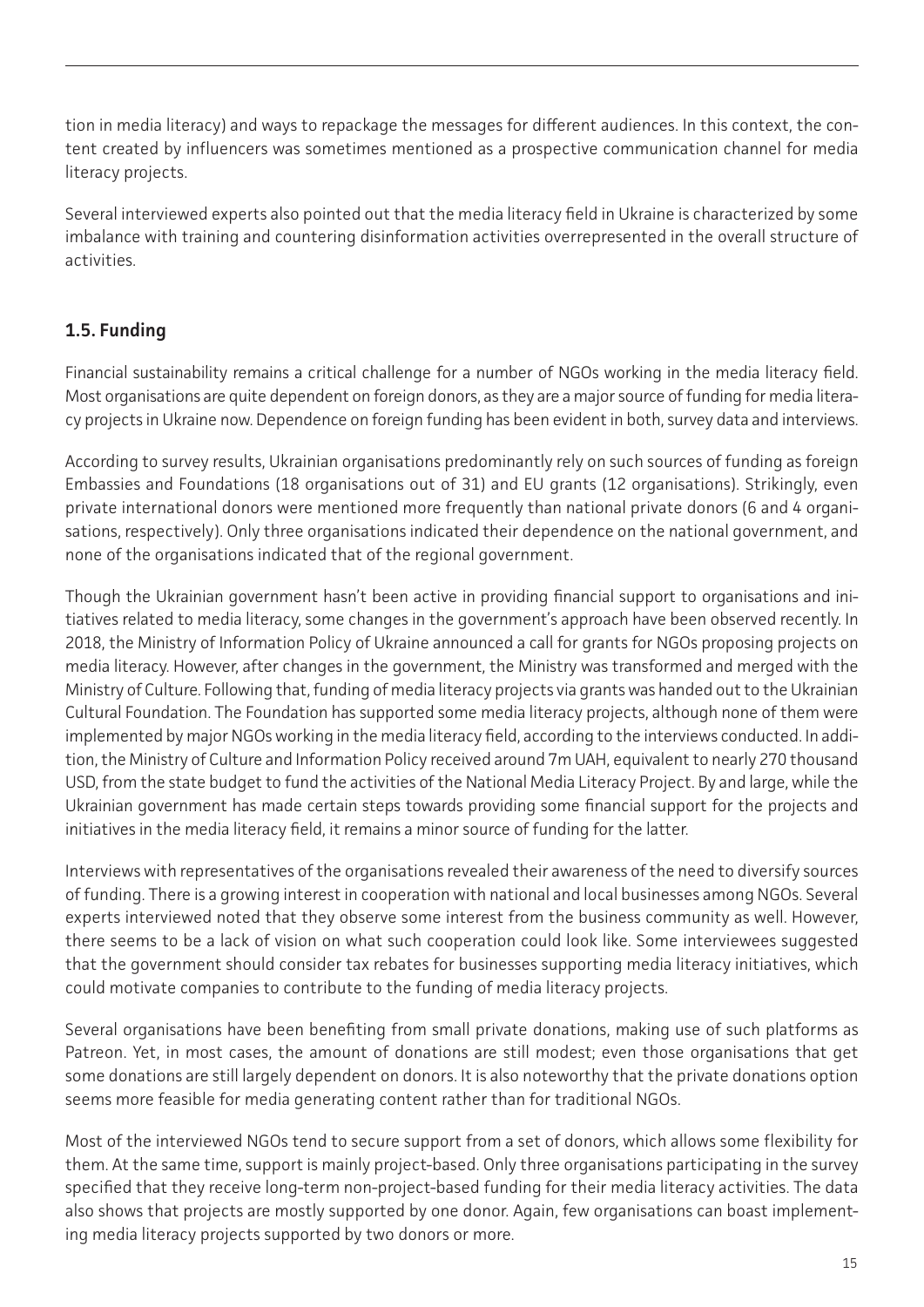<span id="page-15-0"></span>Representatives of the NGOs also noted that donors' calls for projects usually envisage short-term projects, which impedes the organisations' strategic stainability, thinking and quality of work. The length of the projects was mentioned as a major reason to abandon the idea of participating in the grant application by a quarter of the organisations. The second most widespread reason was the need for their own resources/ mandatory contribution.

Funding is widely perceived as one of the critical challenges for their organisations' future and capacity to develop media literacy activities. When asked about potential challenges for their media literacy projects, more than a half of the organisations participating in the survey indicated there was a risk of "not being able to attract donors".

To conclude, most NGOs working in the media literacy field find themselves largely dependent on foreign donors; their awareness of their financial precariousness prompts them to seek diversification of funding sources, but with very limited success so far.

|                           | 2019    | 2020    | 2021    |  |
|---------------------------|---------|---------|---------|--|
| World Press Freedom Index | 102/180 | 96/180  | 97/180  |  |
| Global Innovation Index   | 47/131  | 45/131  | 49/132  |  |
| Global Peace Index        | 150/163 | 148/163 | 112/163 |  |

#### **1.6. Ukraine in Indexes**

# **2. Country Findings and Recommendations**

#### **2.1. Cross-sectoral Cooperation and Networking**

Cross-sectoral cooperation and networking have seen some improvements over the recent years in Ukraine, according to the interviewed experts. They have noted improved overall communication among representatives of different sectors, increased exchange of information and best practices, as well as a somewhat improved coordination effort. Engagement of the governmental agencies in conversation about media literacy and related activities has also intensified. At the same time, the lack of a coordinating body responsible for media literacy on the governmental level and general institutional weakness of governmental agencies do not allow for more substantial cooperation between the government and other stakeholders.

While networking opportunities are quite broad for the established NGOs and contribute to improved communication among the main actors in the field, there is a need to cross the borders of existing professional bubbles, to reach new potential actors/partners and engage them in the media literacy network.

Active communication among major stakeholders, which can be observed at present, hasn't yet transformed into substantial coordination of activities. Cases of successful cooperation exist, but they are often a result of situational cooperation rather than systematic approaches and elaborated institutionalised mechanisms.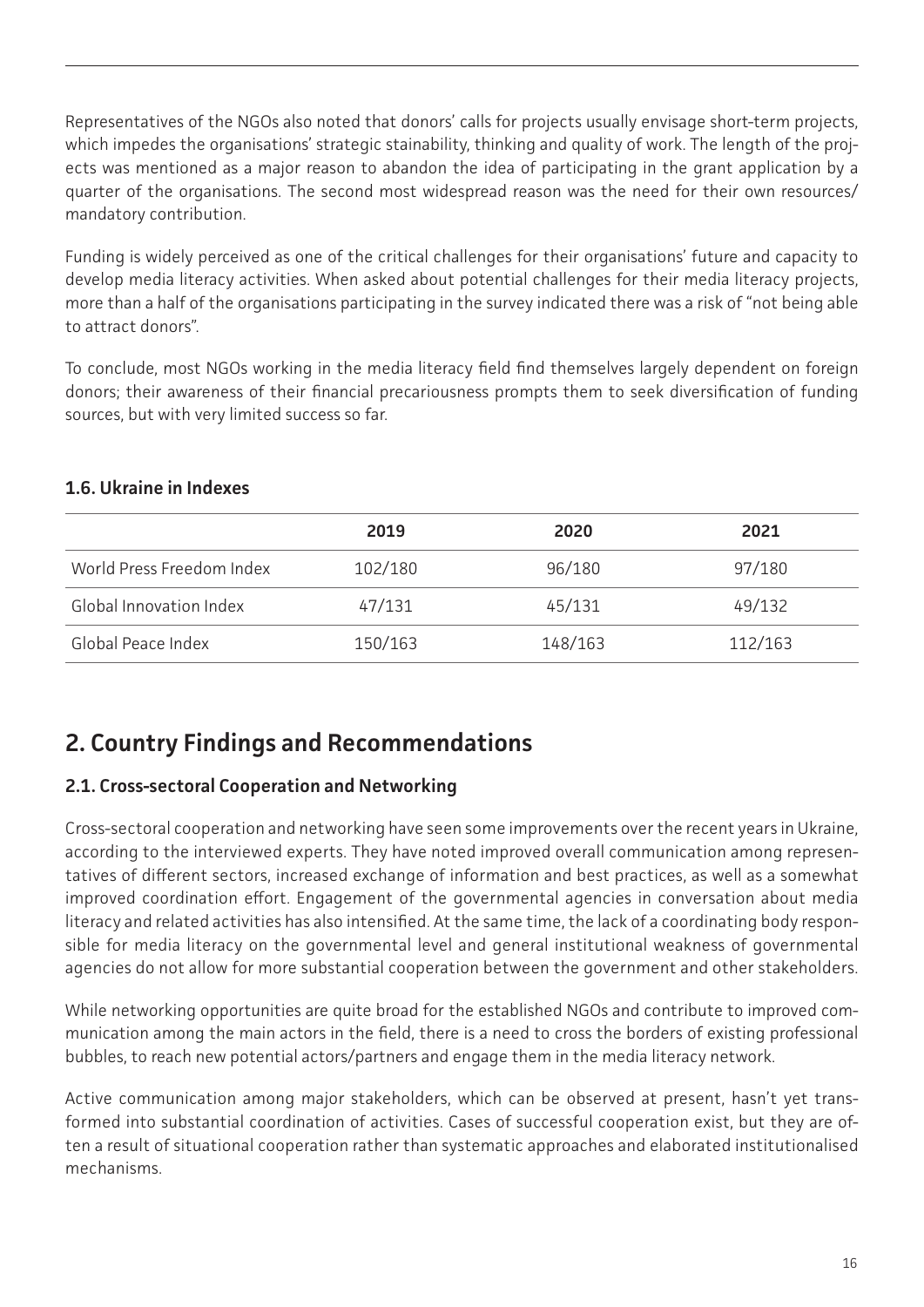#### *Strengths*

- Cross-sectoral discussions and meetings are held regularly. There are platforms for ongoing conversation and exchange of experience, for instance, Disinfo Hub meetings organised by the Kyiv office of the National Democratic Institute (NDI) that bring together key actors in the countering disinformation field, including CSOs and representatives of governmental agencies;
- Increased engagement of recently created governmental agencies, including Stratcom Centre at the Ministry of Culture and Information Policy and The National Media Literacy Project, are in dialogue with NGOs working in the fields of media literacy and countering disinformation, which can potentially result in improved coordination of activities;
- A successful track record of cooperation between the Ministry of Education and several critical non-governmental actors in the media literacy field, namely, the Academy of Ukrainian Press and IREX;
- There are examples of successful partnerships among some organisations/initiatives, including, for instance, the production of joint content or content exchange (especially among fact-checking initiatives and media), and the arrangement of joint thematic events and/or activities etc. More cooperative approaches within the NGO community has been noted by experts;
- Big networking events supported by the donors, including Donbas Media Forum, Lviv Media Forum, and the Annual Media Literacy Conference, bring together key actors in the media literacy field, which contributes to ongoing communication and exchange of ideas and best practices as well as fostering a sense of community.

#### *Weaknesses*

- There is a lack of coordination among different governmental agencies that work in the field of media literacy or countering disinformation. There are also increasing signals about the attempts of the Ministry of Digital Transformation to take over the media literacy policy without proper coordination with other relevant governmental agencies and bodies. Such discordance is aggravated by the absence of a separate institution responsible for developing and coordinating media literacy policy;
- Given the discordance among the governmental agencies, their engagement in cross-sectoral communication is often contingent on the personal commitment of their representatives, personal contacts, political relevance and other non-institutional factors;
- Examples of cross-sectoral cooperation, though existing, lack institutionalised mechanisms and sustainability;
- Despite improved overall communication, there is still an insufficient level of awareness about activities across different sectors, sometimes - even within the sectors;
- Reaching and developing new partnerships with out-of-the-bubble actors remains a challenge. Engaging businesses as partners and sources of funding is seen as desirable, but so far has been unsuccessful in this area;
- High competition for funding among NGOs often hinders coordination and stronger synergy between the actors/projects/activities.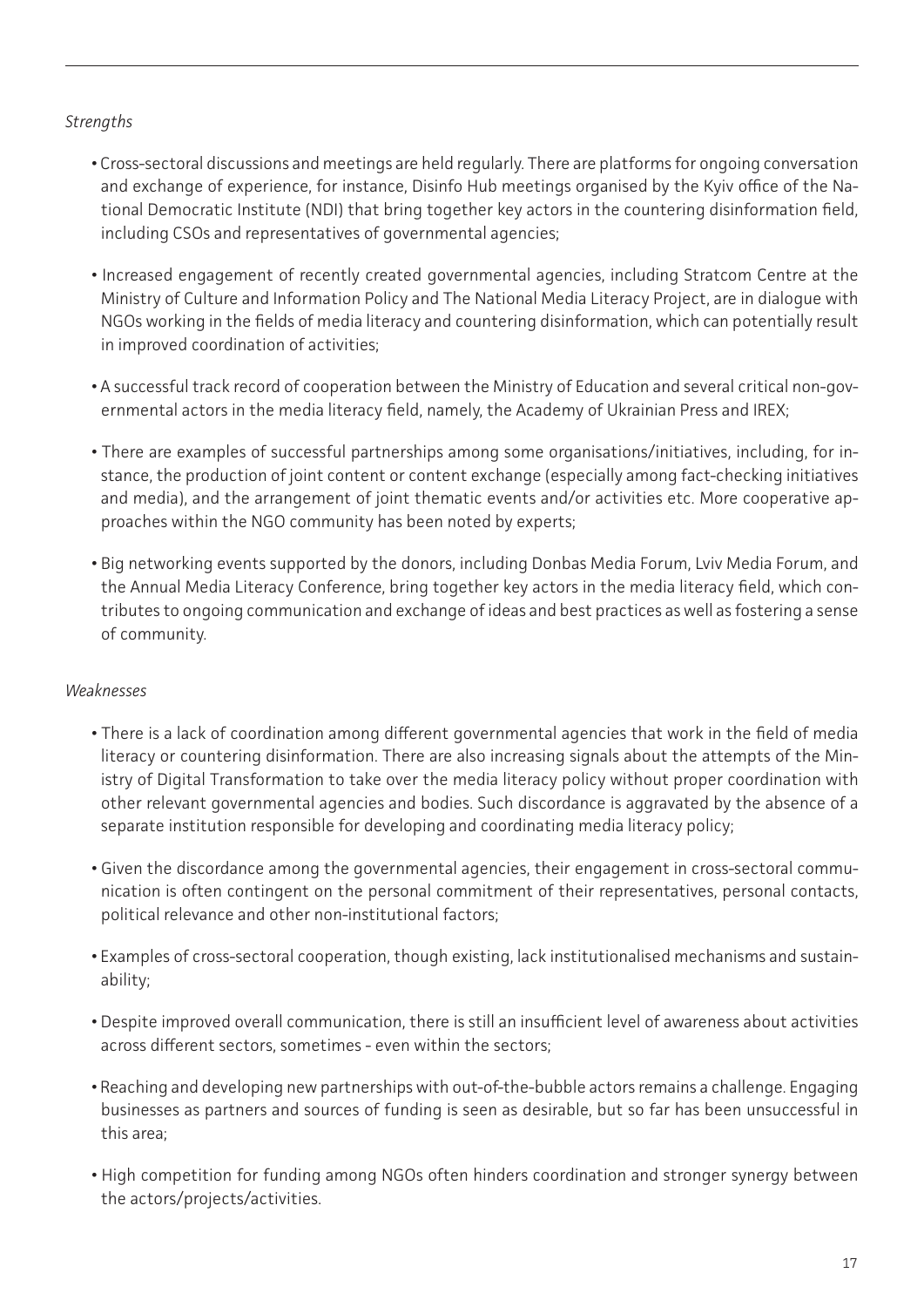#### *Threats*

- Institutional strength and prospects of new governmental initiatives, like the National Media Literacy Project "Filter" or Stratcom Centre at the Ministry of Culture and Information Policy are not certain. They are not properly institutionalised in legal terms and, hence, are very susceptible to changes in the political environment;
- Discordance among different governmental agencies and an absence of a major institution responsible for media literacy policy further complicates the situation and adds unpredictability;
- Institutional weaknesses of the governmental agencies impede coordination of efforts inside the government and across other sectors involved in the media literacy activities;
- Cross-sectoral communication is often driven and logistically supported by the donor organisations, which means that their change of focus from media literacy towards other directions might have a negative impact on cross-sectoral cooperation;
- Networking platforms and events for bringing together different actors in the media literacy field are also largely supported by the donors, which makes them susceptible to changes in the donors' priorities;
- A potential decrease of funding opportunities for media literacy projects might provoke higher competition among NGOs and increase the reluctance to cooperate with each other.

#### *Opportunities/Recommendations*

- A coordinating body/centre is needed to develop media literacy policy, coordinate its implementation and ensure proper communication within the government and across sectors;
- Institutional capacity of governmental agencies working in the media literacy field should be strengthened. The agencies should not be susceptible to political changes;
- All actors should use opportunities to promote media literacy initiatives at the local level (government - through their infrastructure; national NGOs - by developing contacts with local actors; donors - by finding and supporting local actors capable of delivering media literacy projects);
- Utilise known voices from different sectors and engage them into media literacy projects in order to develop partnerships beyond existing ones;
- NGOs should enhance their capacity in seeking diverse funding sources to decrease their dependency on foreign donors;
- Donors should support development of creative cost-effective ways to deliver media literacy to counter disinformation, which would involve cross-sectoral cooperation;
- Cooperation between civil society and business can contribute to the improved sustainability of media literacy initiatives;
- The government should consider ways to stimulate business support of media literacy projects;
- Networking activities could have more impact if conducted in smaller towns, not only in big cities with the involvement of the usual participants. This could help to reach local actors and stimulate the development of local actors in the media literacy field.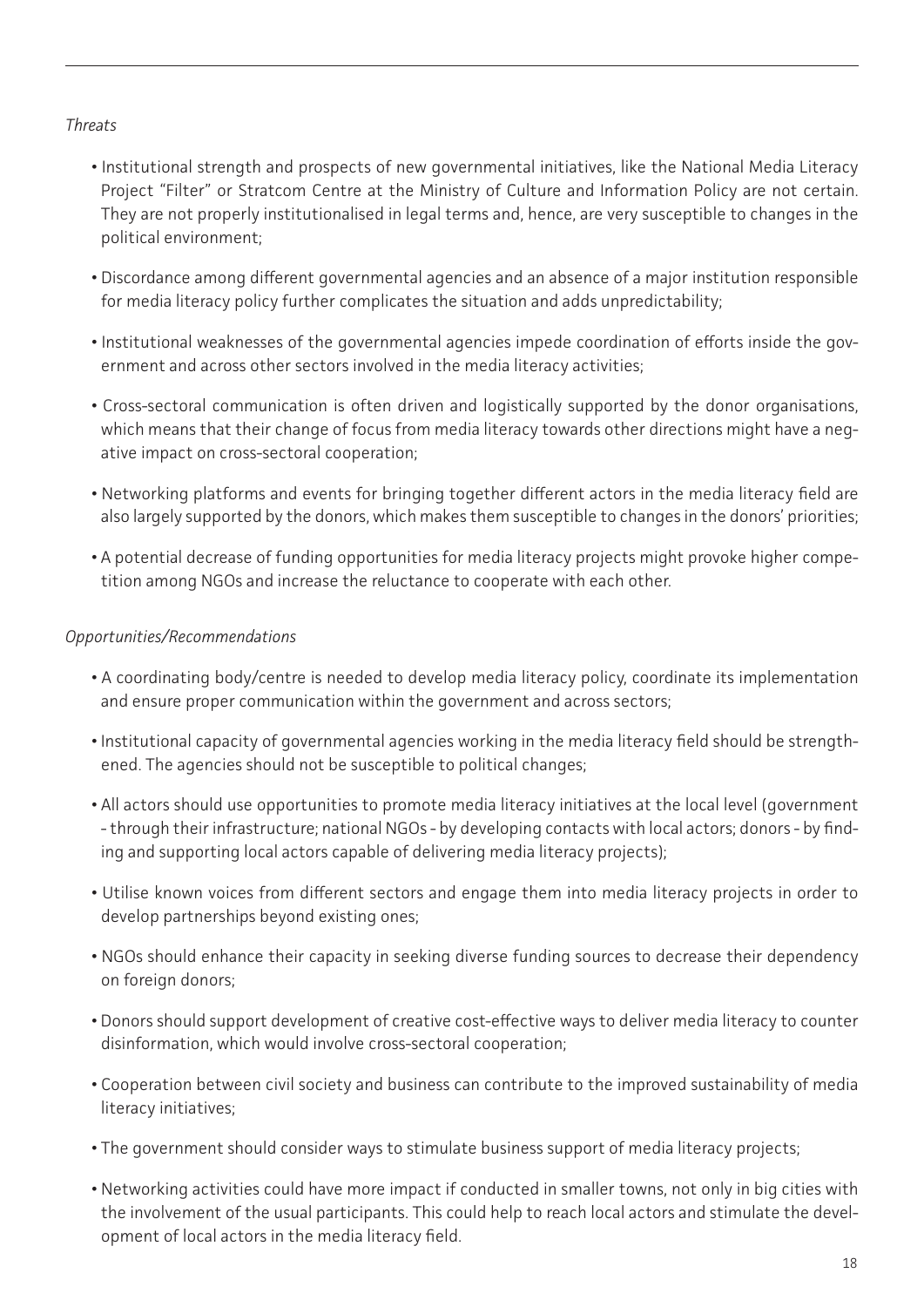# <span id="page-18-0"></span>**2.2. Evaluation of Media Literacy Activities**

Interviews with experts confirm a substantial move ahead in the field of media literacy in Ukraine. According to several interviewees, the topic of media literacy has found its way into both the Ukrainian public and the political establishments. Successful initiatives from recent years include efforts in countering disinformation, educational initiatives, the increase of fact checking projects, production of media content on media literacy, and efforts to popularise media literacy among the wider audience. "Small steps led to a boost in the field. Now it is necessary, not to forget about the hybrid war we are still in. This is why these initiatives have to be developed and scaled up," one of our interviewees suggested.

At the same time, the developments achieved are not the result of strategic efforts and sustainable collaboration in all media literacy sectors. This is rather a merit of civil society organisations inspired and supported by the major players, like IREX, that move the media literacy ideas and activities ahead. As for the government bodies, so far there have been individual people who are enthusiastic, and who understand the importance of media literacy. They help the activists to push these ideas forward, another interviewee suggested. Government capacity in the media literacy field remains insufficient.

The state has not developed the evaluation system for media literacy activities and does not collect respective data. Donors and NGOs also face a similar challenge. As a consequence, media literacy activities need a comprehensive approach, which means not just scaling up the endeavours but building a strategy and adequate measurement instruments to be sure the strategy is efficient. Besides this, more awareness of the audience is needed from all media literacy actors in general and those implementing specific projects in particular. This means reaching the right audiences, dealing with necessary skills development and keeping the activities simple, understandable, and appealing.

#### *Strengths*

- Media literacy remains high on the political agenda due to the increased awareness of media literacy as a result of the combined efforts of different actors in the field, mainly CSOs;
- Active integration of media literacy into a secondary school education process. Media information literacy competencies were incorporated into the State Standard for Base Secondary Education;
- Due to the efforts of a variety of actors put into the "training of trainers" activities, a generation of media literacy experts emerged in Ukraine;
- A variety of activities on media literacy in Ukraine have been developed, including experimental approaches, such as combining media literacy and art.

#### *Weaknesses*

- Measurement and evaluation of media literacy activities remain generally weak, only a few organisations make some efforts in this;
- Lack of promotion of both the media literacy topic itself and education products linked to media literacy, which were developed by different stakeholders;
- Media literacy projects often overlap, for example those dealing with online courses. This is partially because the actors themselves are not aware enough of what is going on in the field and partially because a lack of promotion, as mentioned above;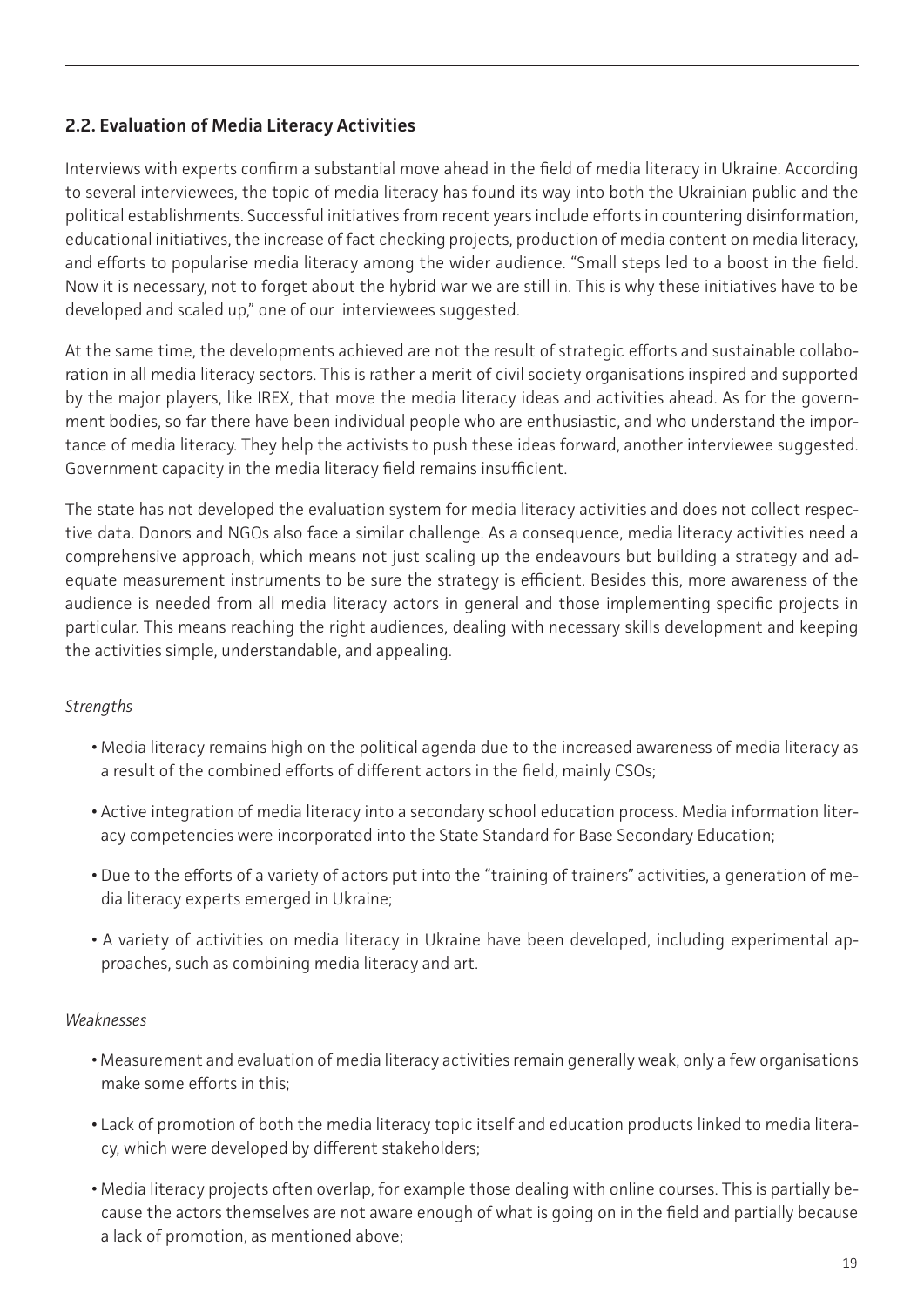- Lack of research of audiences and a lack of evaluation methodologies result in inadequate understanding of target audiences by those running the media literacy projects activities and, consequently, doesn't allow them to reach new audiences;
- Many projects of insufficient quality in the field of media literacy;
- Media literacy projects often run by civic society organisations because of the current donors' demand rather than the CSO's strategy and area of expertise;
- Despite the wide range of activities in media literacy and some experiments among them, most of the projects remain "classic" in terms of their format;
- CSOs are often reluctant to involve new staff into media literacy projects as they are often quite conservative in their approaches, but the field would benefit from "new blood";
- Short one-time projects, that prevail at the local level, usually don't fill the gaps of their recipients, as skill development and a more comprehensive learning process need more time and a regular ongoing approach;
- Excessive focus on disinformation and a neglect of other needs of the audiences;
- Lack of the actors' capacities to adapt their product to the actual needs of their audiences;
- Plagiarism and ideas theft in the process of the development of educational materials.

#### *Threats*

- Lack of understanding of the media literacy concept and key media literacy competences by the authorities; recently some officials have reduced the broader concept of media literacy to focus just on digital literacy;
- Lack of understanding of the media literacy concept and key media literacy competences by some donors and organisations;
- Decision-making system in the field of education remains excessively bureaucratic making the process of media literacy implementation less flexible;
- Lack of coordination between the ministries and agencies responsible for media literacy issues;
- Weak teacher training, currently limited to CSOs' efforts;
- Weak institutional capacity of most CSOs;
- Frequent changes in the political environment in Ukraine lead to a lack of confidence among non-government actors and challenges their sustainability;
- Current policies in media literacy are not fully consistent with the current challenges connected to informational disorder;
- Lack of a structured approach from the side of the governmental bodies, such as the absence of a person responsible for media literacy in the Ministry of Education and the lack of a coordination centre at the governmental level;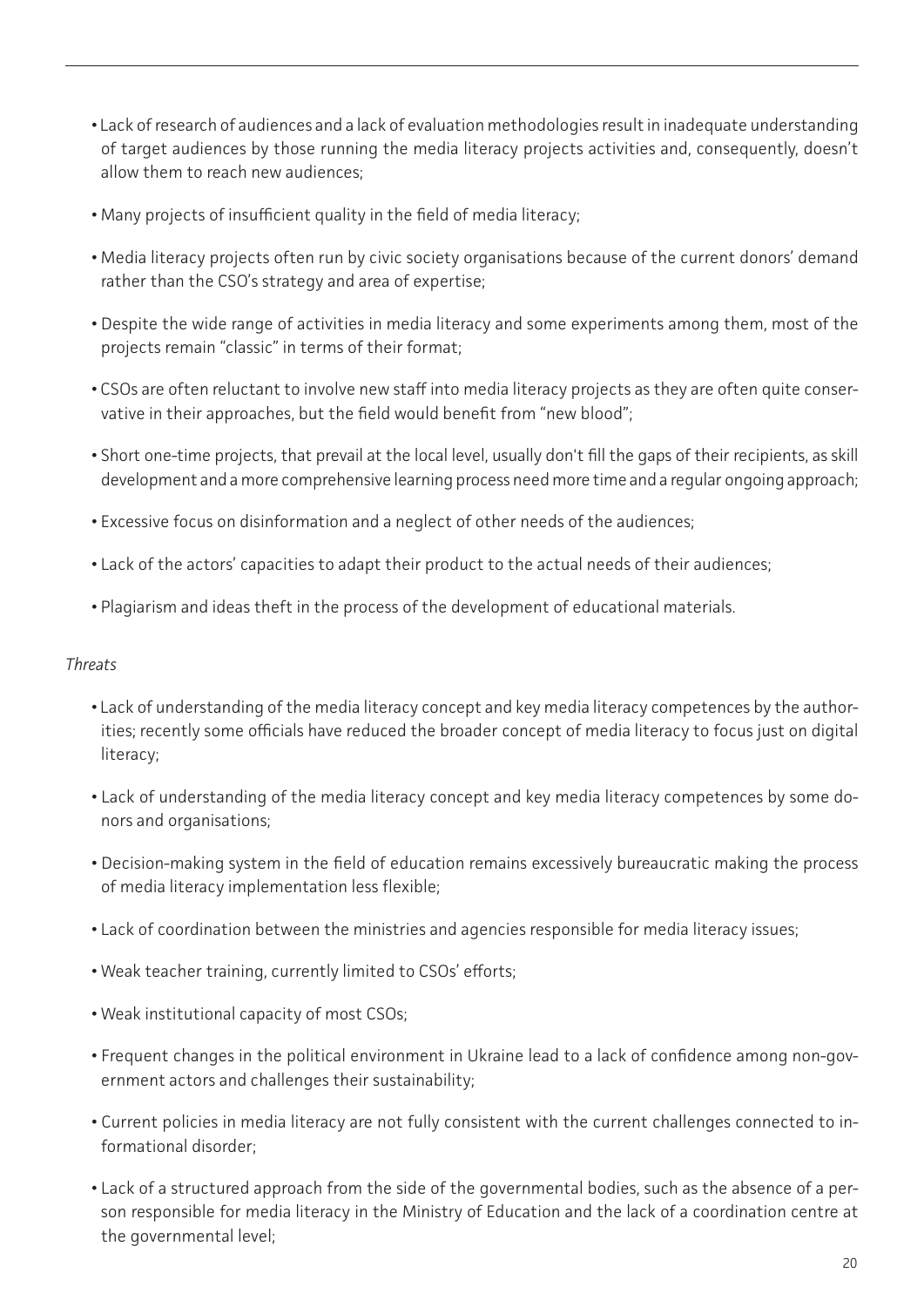- <span id="page-20-0"></span>**•** Insufficient representation of media literacy efforts across the regions of Ukraine: many activities are focused on Kyiv and also the East and South of Ukraine, while other regions remain under-covered;
- Professional burnout of staff in small-scale media literacy projects, facing the challenge of only seeing weak responses to their efforts and slow changes in their audiences.

#### *Opportunities/Recommendations*

- Regional networks of organisations and experts in media literacy would be beneficial in "decentralising" media literacy activities;
- More resources put into measurement and evaluation would possibly result in a higher quality of projects;
- Donors should change their approaches to calls for applications in the media literacy area, paying more attention to the goals of the projects and their measurement, possibly reserving part of a grant for studying the projects' impact;
- More resources put into audience research would help the actors to reach their audiences with appropriate products. Qualitative research methods are particularly needed;
- Media literacy should become a basic element of teacher training in the system of formal education;
- The government has to develop a strategy for continuous media literacy aimed at life-long learning for adults as the changes in a field are very dynamic;
- More generations have to be involved in media literacy activities. While implementing media literacy at the level of secondary school, a dialogue with parents is very important;
- The actors have to move out of the disinformation area and focus on other media literacy aspects too;
- Secondary education needs both the separate disciplines of media literacy integration and media literacy. Combining both approaches would give enough space to scrutinise different media literacy aspects and lead to achieving better results;
- The state programme on media literacy development would help to make the efforts in the field more structured;
- As one-day activities usually don't result in full competency development, more long-term projects are needed as they would help to achieve better results in developing media literacy skills.

## **2.3. Sustainability and Funding**

Development of media literacy in Ukraine is highly dependent on funding provided by the international donor organisations. This approach has its advantages (little to no meddling in project's content etc. by donors) and disadvantages (a greater number of short-term projects and the inability to implement large-scale complex projects). Therefore, diversification of funding sources is the most pressing issue. The Ukrainian Government doesn't participate in funding media literacy projects on a large scale, although all interviewed experts noted that its contribution should be more substantial. Local communities are also expected to participate in the funding process. Medium and big businesses could be another important actor in this regard; however,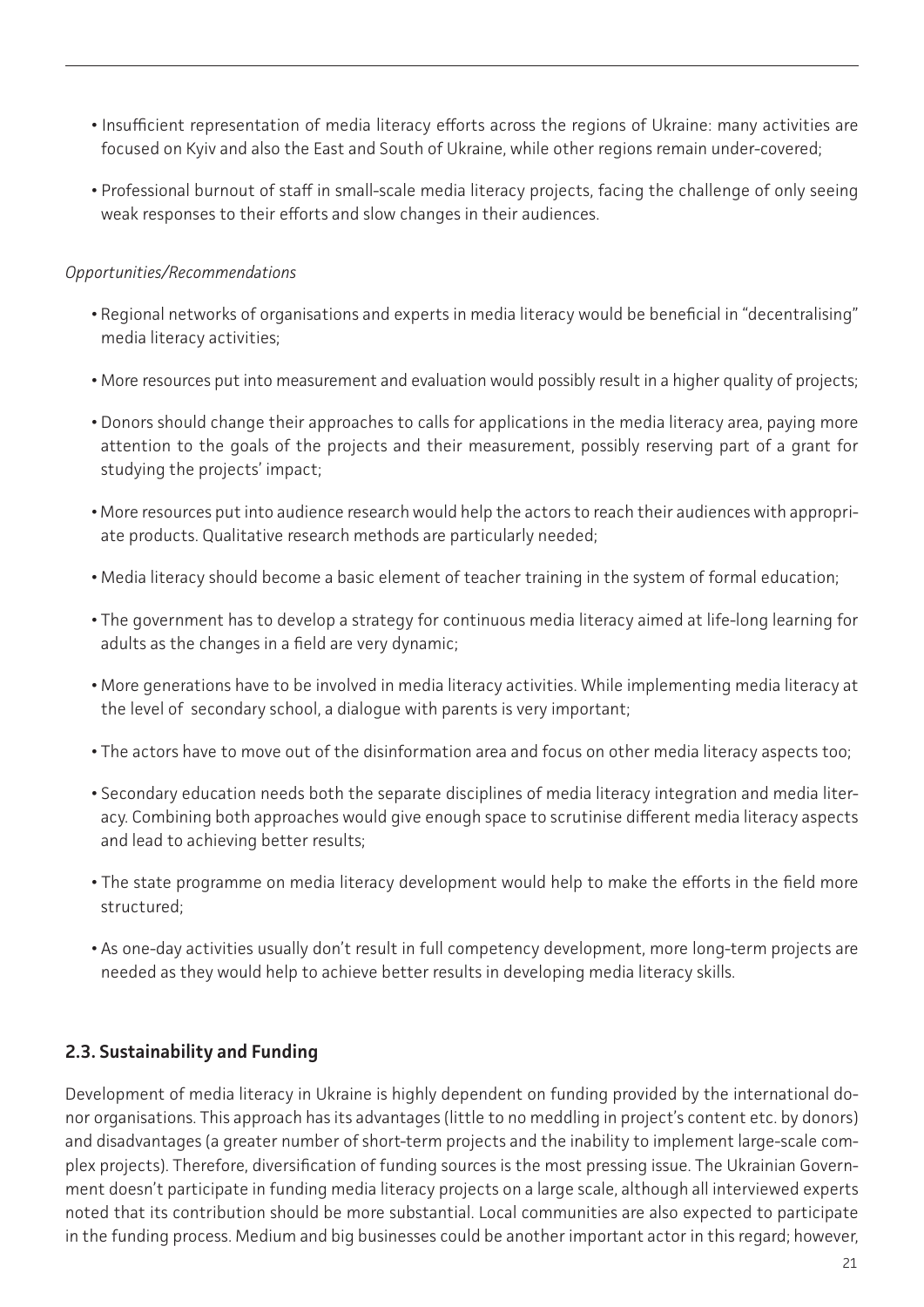there is a question of finding the motivation and stimuli for them to contribute. At the same time, governmental funding can have its own risks under conditions of volatile political contexts, such as: 1) instability; 2) unpredictability; and 3) governmental attempts to exert influence over projects' content because of its own political interests. Similar risks could be found with funding from big business, as it is mostly oligarchical in nature and therefore expects some sort of political benefits from the fact that they are contributing to socially responsible initiatives.

#### *Strengths*

- The topic of media literacy in Ukraine remains the focus of donor organisations; hence, funding is available;
- The government started providing grant support for media literacy projects through the Ministry of Information Policy (previously) and Ukrainian Cultural Foundation (nowadays);
- The main actors understand that there is a need for diversifying income sources for media literacy projects.

#### *Weaknesses*

- Excessive dependence of media literacy projects on funding from the foreign donor organisations and governmental bodies;
- Funding from the donor organisations usually covers short-term and medium-term projects and cannot cover expenses on big comprehensive projects;
- Lack of project co-financing from two or more donors;
- Donor support means limitations, it's hard to become self-sustainable for media literacy initiatives;
- The system of donor funding is overly bureaucratic and rigid, so it becomes hard to quickly react to unexpected new challenges;
- Concentration of funds on 'trendy' topics leaves huge gaps and makes it impossible to elaborate on complex solutions to the existing problems;
- Limited financial resources bring unhealthy competition and a 'race for funding' between projects;
- Media literacy initiatives cannot be implemented as business enterprises, as they are not self-sufficient in financial terms; these are media literacy projects targeted at vulnerable groups;
- There is little to no possibility of crowdfunding media literacy projects due to the lack of understanding among citizens and their poor financial state.

#### *Threats*

- Lack of financial stability in Ukraine and a potential crisis in donor countries, which can be caused by some internal factors or global trends. Under such conditions, foreign aid is likely to be redirected to meet other, more urgent policy priorities;
- Media literacy can potentially lose its priority among donor organisations;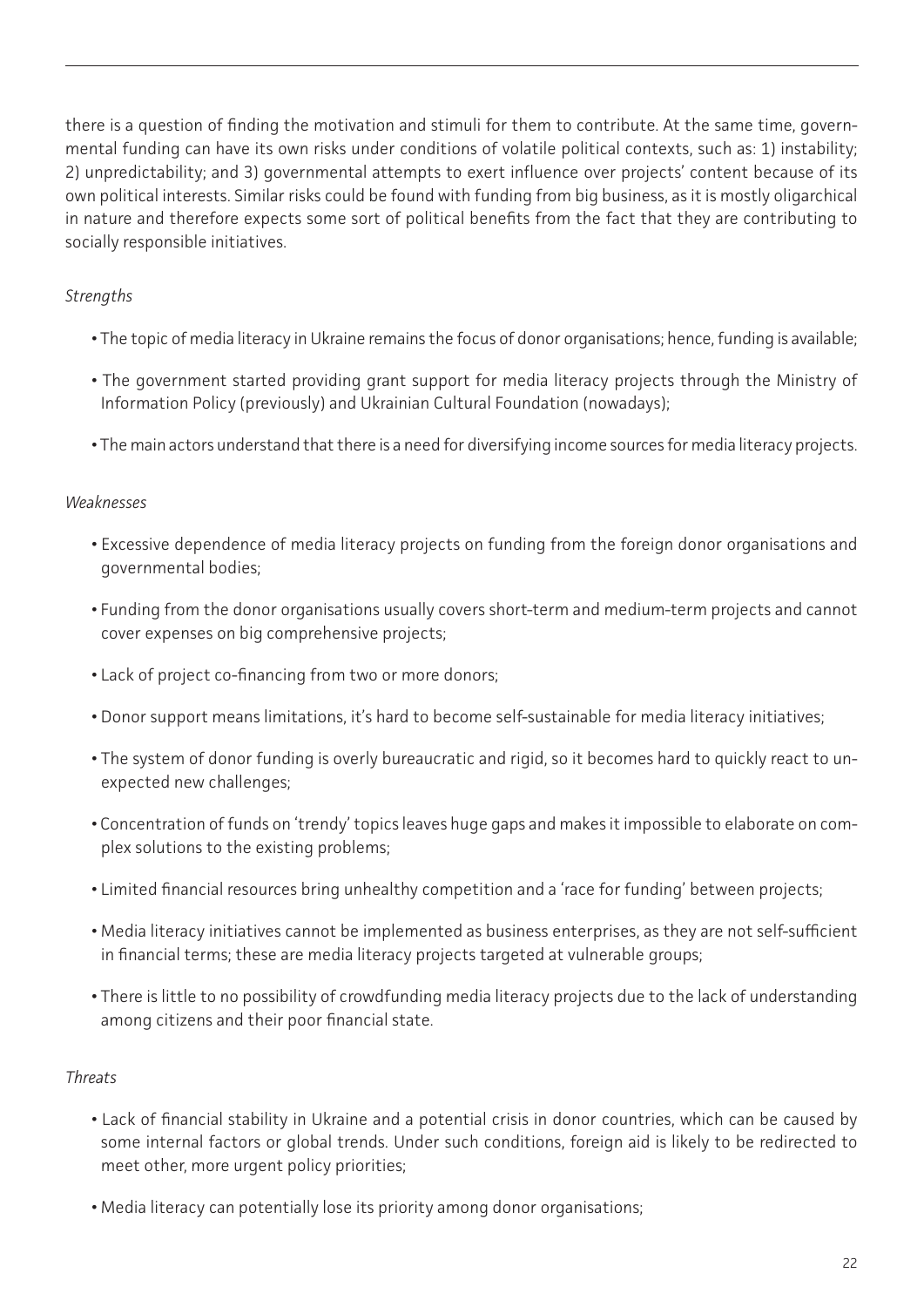- <span id="page-22-0"></span>**•** Unacceptable interference in the media literacy project content by the state in the case of government funding;
- The State is financially incapable of fulfilling its obligations in the media literacy area;
- Lack of understanding of the importance of media literacy among businesses and other actors with financial resources.

#### *Opportunities/Recommendations*

- There is a need for creating a system of consolidated media literacy projects funding (the state/government, donor organisations, businesses) with transparent processes and safeguards against interference in the project's content;
- There is a need for meaningful and effective engagement of local communities in media literacy projects' funding system through the system of small grants, both in school education and adult education;
- Searching for motivation and stimuli for financially capable actors to engage them in funding media literacy projects;
- Forming international consortiums for funding media literacy projects.

#### **2.4. The Role of Media in Increasing Media Literacy**

Ukraine has a complex and diverse media landscape represented by a large number of national, regional, and local media. The media market has been developing under the pressure of the political environment over the course of 30 years (from 1991, the first year of independent Ukraine). Therefore, changes in the media sphere were all part of the broader changes in power relationships and social interactions. Yet, under every presidency there were journalists who strove to uphold professional standards and resist pressures from the state and from corporate owners. Globalisation was a factor that enabled them to provide new ideas, international funding, and new technology (Dutsyk & Dyczok, 2021).

Nowadays big oligarchical media holdings, independent media and the network of public broadcasting are all neighbours with each other in this media landscape. In many instances, media understanding of the need to promote media literacy for their audiences is conditioned by their funding sources. Oligarch-owned media companies do not show an interest in media literacy. In contrast, a number of Ukrainian media outlets with independent editorial policy have been working with media literacy since 2014. With the funding from the international donors, they have managed to implement diverse projects related to media literacy, especially with regard to fact checking, disinformation and propaganda resilience etc.

Ukraine's Public Broadcaster, known as Suspilne or UA:PBC, also contributes to media literacy activities. Suspilne believes that they do that by creating high-quality edutainment content. They also promote critical thinking among their audience through a number of programmes. For instance, one of the major political talk shows called "Countdown" (*Zvorotniy Vidlik*) includes a fact-checking section. Analysts from the Vox Ukraine organisation check the credibility of statements voiced by political guests while on air (Detector Media, 2021b). Media literacy components are also present in other programmes, including the project called "Debates" (*Debaty*) aimed at promoting the culture of reasoned discussions and the project called " 12 Myths about Donbas" (*12 Mifiv pro Donbas*), which produces explanatory content about the history of the region.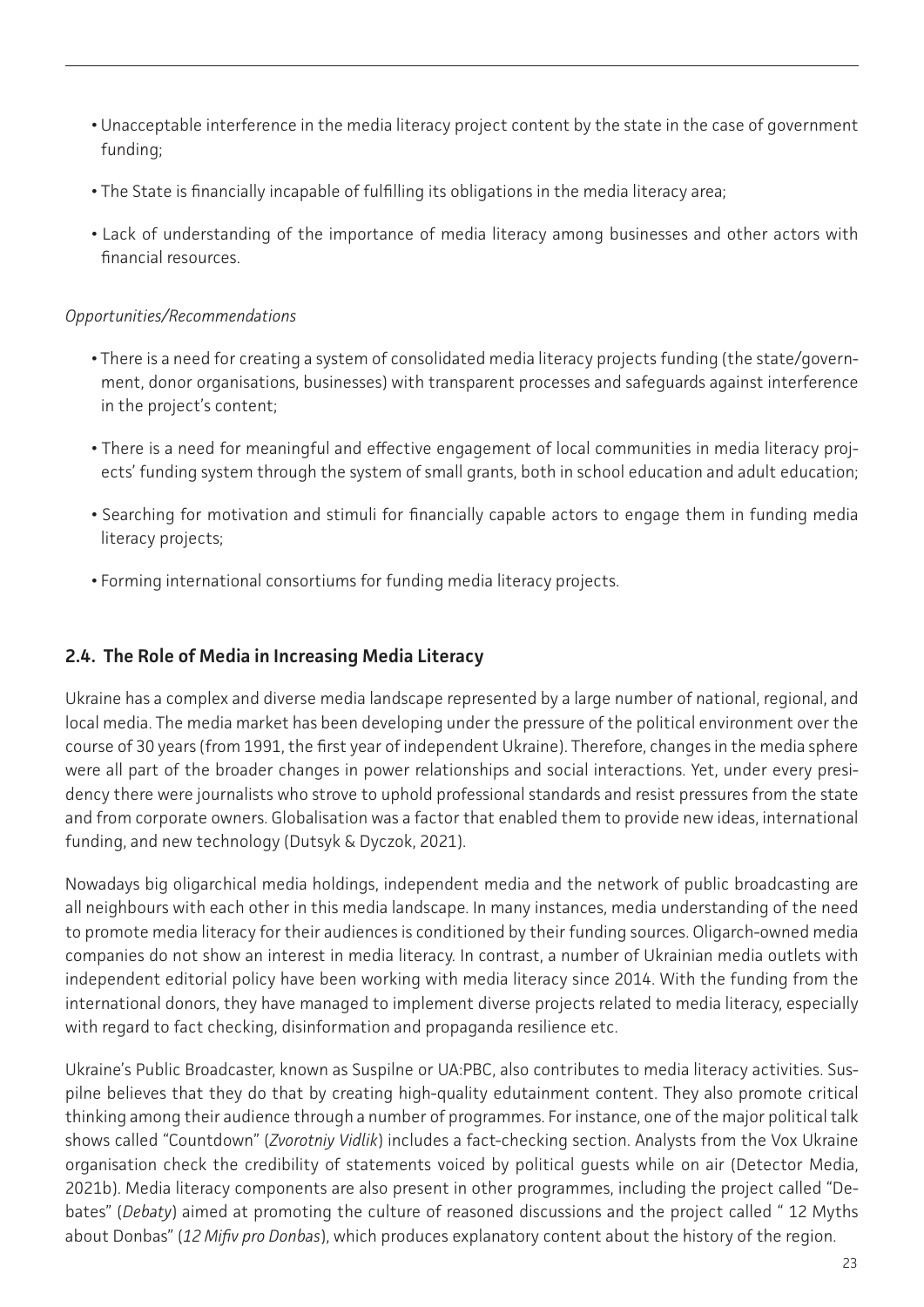The attention of media outlets to the media literacy issue was driven by two major factors, first the military and informational aggression by Russia against Ukraine, which started in 2014, and second the COVID-19 infodemic.

Despite a growing attention to media literacy concerns and a significant number of media literacy projects, non-oligarchic media outlets cannot reach all Ukrainian citizens. The Media Literacy Index of the Ukrainian population shows that a huge section of Ukrainian citizens are not aware of media education courses or disciplines – 75%. People also do not have a clear understanding of the role of media in society and their impact on the audience. Individuals with high educational status (55%) and high-income levels (62%) showed a greater level of understanding of the media's role in the society and rated as 'high' or 'above average', but the youth are less competent in this regard (Detector Media, 2021a).

Hence, there is still a lot of room for media literacy promotion by the media themselves. There are also expectations on the important role of the Public Broadcaster. At the same time, several experts noted that donors' and government's refusal to work with the oligarchic media for promoting media literacy could be unproductive as those media still have a wide coverage of the audiences.

#### *Strengths*

- There are internationally renowned media outlets in Ukraine (such as StopFake) that are a part of The International Fact-Checking Network (IFCN);
- A number of independent media outlets are actively implementing projects in fact checking, resilience to Russian disinformation and propaganda, educating public about the media sphere (for example, by informing people about manipulation in the media during the election campaigns or the COVID-19 pandemic); a lot of media content with a vast coverage is created in these projects;
- The reform of the Public Broadcaster is completed; regional branches of the Public Broadcaster (television and radio channels) started producing independent news content, which contrasts with news content in the oligarchical media;
- There are numerous training/workshops for journalists and teachers of journalism that cover the topic of media literacy (critical thinking, spotting fake news and manipulation, and fact checking);
- Individual universities are introducing fact checking disciplines, and disciplines in understanding the nature of propaganda and disinformation, within their Faculties of Journalism;
- Some Journalism Faculties implement media literacy projects on their own; those projects target not only students, but also people in local communities, including rural areas.

#### *Weaknesses*

- Independent media outlets that implement projects in fact checking and disinformation resilience area do not have sufficient resources (both financial and human) to craft targeted content or large-scale media projects with maximum possible coverage; their content doesn't reach consumers of fake and manipulative information;
- Fact checkers face threats and information attacks in their work; there are no protection mechanisms for them in place;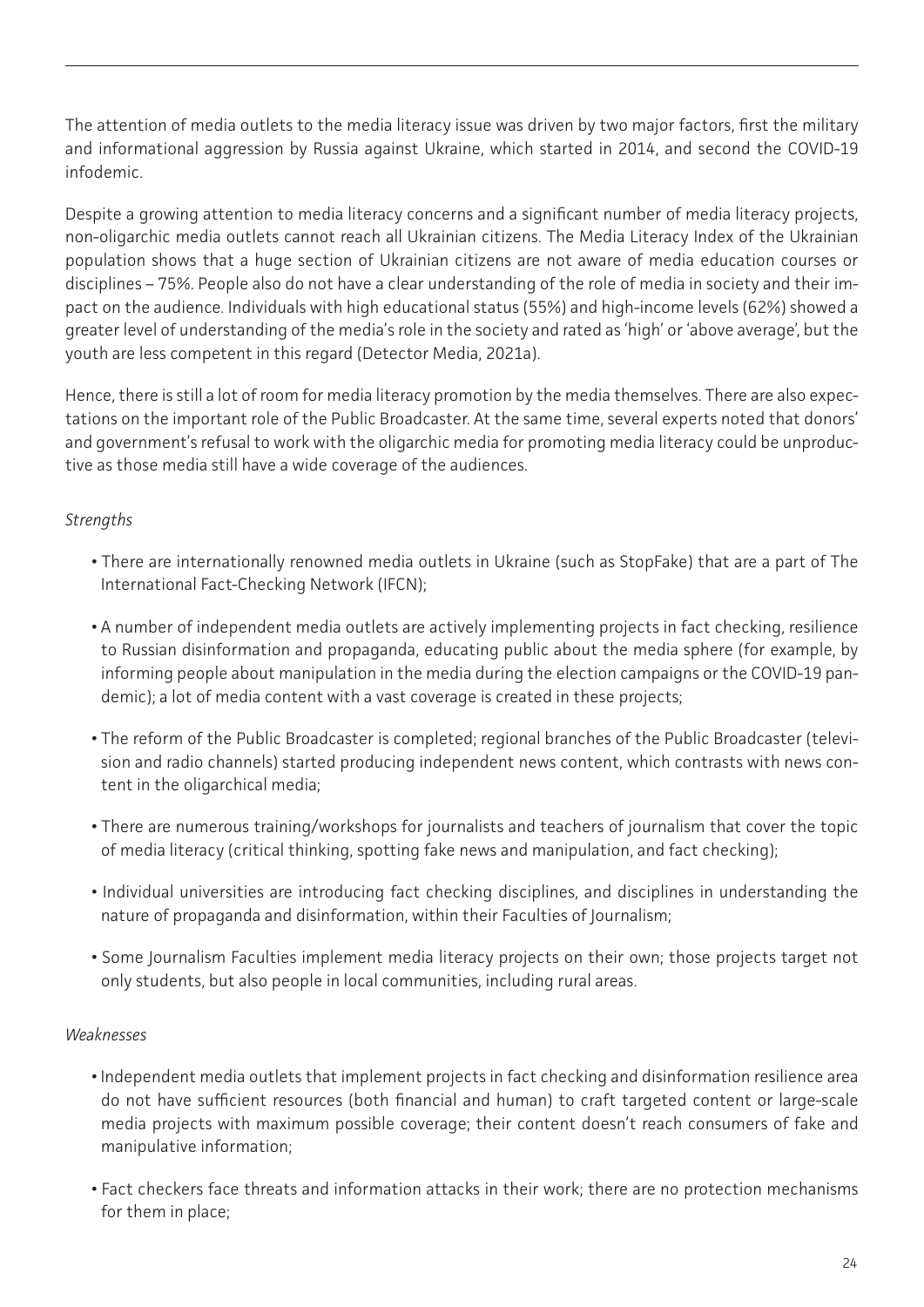- Big oligarchical media holdings aren't interested in funding media literacy content, due to its innate unprofitability;
- Low capacity of the regional and local media outlets combined with a complicated regional media landscape makes it difficult for them to participate in media literacy projects or receive donor funds.

#### *Threats*

- The number of 'trash'-websites, anonymous Telegram-channels, and social media groups that disseminate fake/manipulative/conspiracy content hugely outnumbers that of the media, which try to counteract it;
- It is hard to resist cross-border conspiracy theories and manipulative content at a national level;
- The fundamental values of oligarchical media contradict those of promoting media literacy, as oligarchical media are concerned about their owners' interests first;
- There is no systemic state policy on media cooperation in regard to promoting media literacy;
- Journalists and editors don't trust governmental bodies, therefore there is absence of cooperation when it comes to combating harmful content.

#### *Opportunities/Recommendations*

- Strengthening the capacity of the independent media (both central and local ones) through the granting of long-term institutional support (as opposed to project-based) from donor organisations is required;
- Raising the professional level of journalists that are working in the media literacy area should enhance the quality of media literacy projects;
- The Public Broadcaster should expand its role in promoting media literacy for the general audience in Ukraine;
- The expansion of governmental support for media literacy projects in the media through a system of grants (from the Ukrainian Cultural Foundation, for example) can increase the number of media outlets, and, as a result, cover larger audiences;
- The development of transparent policies for cooperation between big media holdings and the state can facilitate the expansion of the audience and contribute to raising the level of media literacy among it;
- Engaging influencers in promoting media literacy can be beneficial, although they should receive proper training.

#### *Conclusions*

**•** While media literacy is a matter of concern and a focus for the attention of a large number of actors in Ukraine. There is still a lack of comprehensive state policy on media literacy, on the one hand, and insufficient coordination of activities among different stakeholders, on the other hand. State programmes on media literacy development is needed as it would help to make the efforts in the field more structured.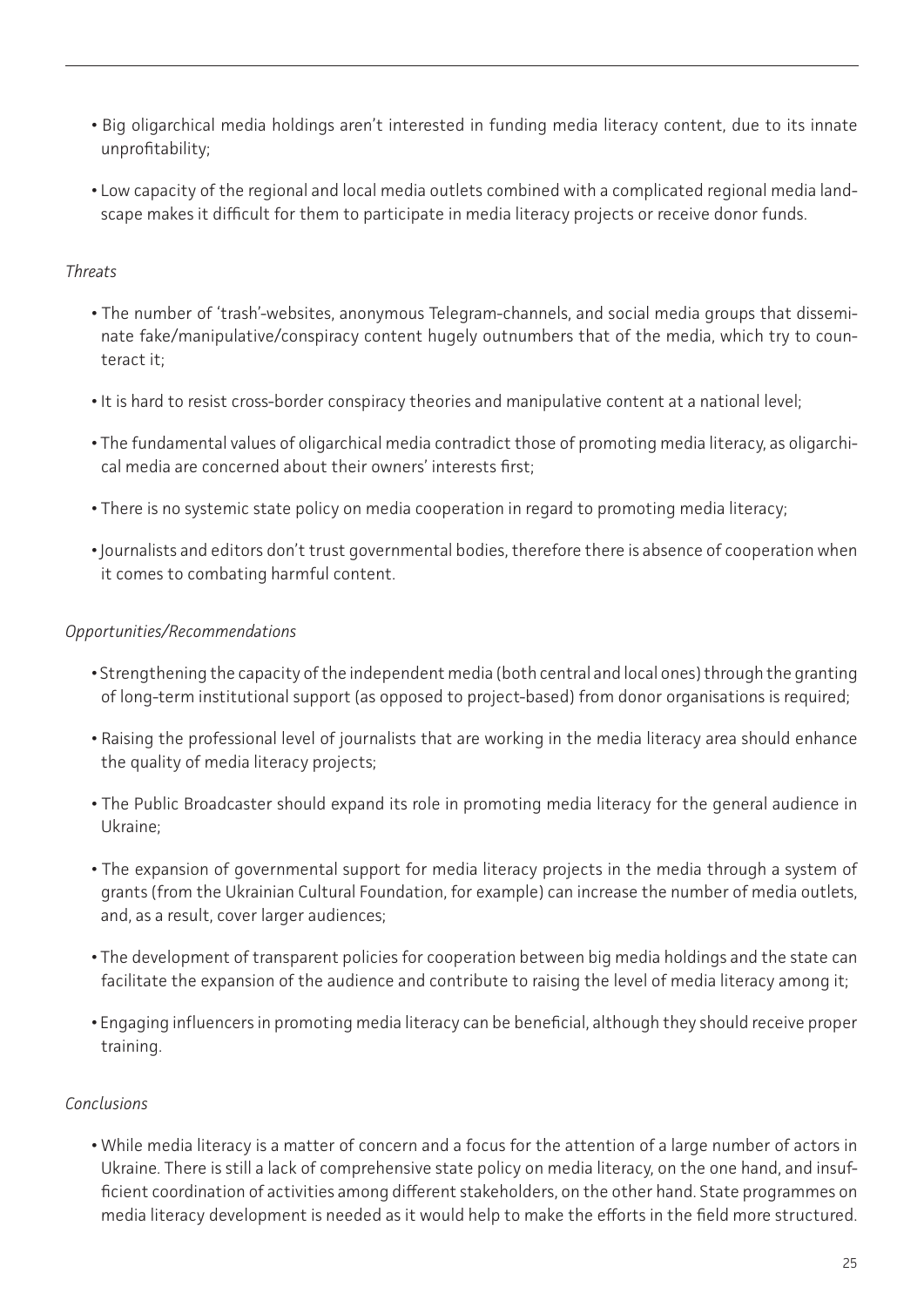- A wide range of actors work in the media literacy field, but the lack of strategic policies and coordination creates inconsistencies and sometimes even collisions on the very definition of media literacy and approaches towards the development of media literacy. Future strategic policy documents have to take this into account and suggest a consistent approach among diverse actors.
- Existing inconsistencies and insufficient coordination of activities should also be addressed by the donors and international organisations that have the capacity to encourage collaborations, and more active exchange of knowledge and best practices. It is also critical to elaborate and set up a mechanism for effective coordination of activities among the different media literacy actors.
- Funding of media literacy projects and initiatives remains one of the biggest challenges. Ukrainian civil society organisations predominantly rely on financial support from foreign donors and international organisations. The government of Ukraine should create conditions to attract new actors that would provide financial assistance to media literacy initiatives. Suggesting incentives, including tax rebates, could stimulate businesses to get engaged in media literacy projects.
- Development of media literacy policy, approaches and projects should be based on rigorous research of the audiences, both quantitative and qualitative. Both the government and donors should stimulate and support such research. NGOs and academic institutions should develop and design research projects that would help to understand the patterns of media consumption, perception of information and gaps in media literacy among Ukrainian citizens.
- There is a need for a more effective monitoring and evaluation system in order to make relevant adjustments to the design of media literacy projects. This concerns both projects implemented by the NGOs and educational institutions.
- Promotion of media literacy among a broad audience requires involvement of big TV channels and radio stations, local media, as well as the network of public broadcasting. While there is no consensus among different actors about the engagement of oligarch-owned media into media literacy efforts, the issue should be addressed and discussed by the key stakeholders.
- As media education should be continuous, the government has to create appropriate conditions for this in the system of formal and informal education.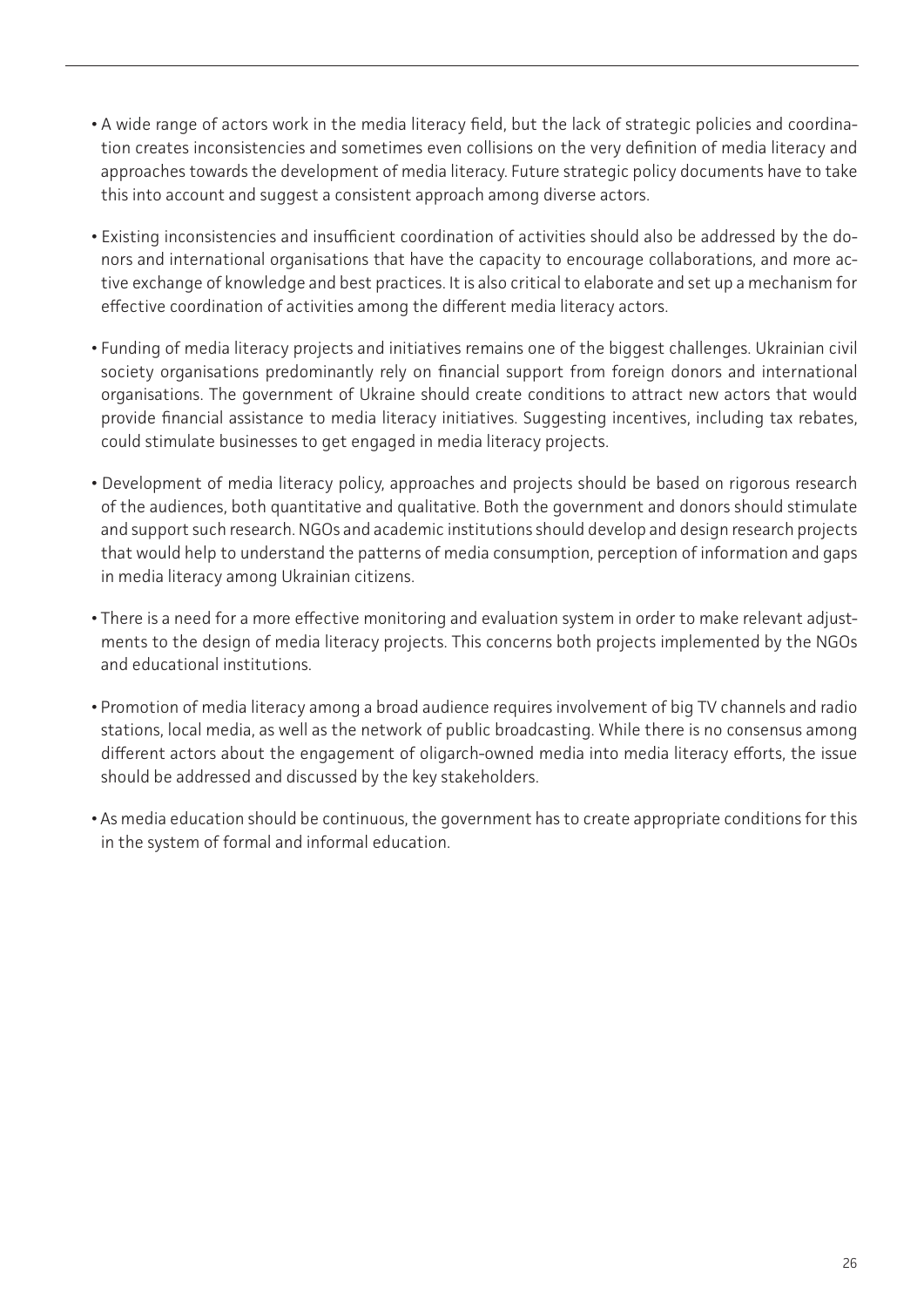# <span id="page-26-0"></span>**References**

Detector Media (2021a). *Media literacy index of Ukrainians.* NGO Detector Media. Analytical report. [https://de](https://detector.media/doc/images/news/archive/2021/186437/REPORT_MEDIALITERA%D0%A1Y_INDEX-DM_EN.pdf)[tector.media/doc/images/news/archive/2021/186437/REPORT\\_MEDIALITERA%D0%A1Y\\_INDEX-DM\\_EN.pdf.](https://detector.media/doc/images/news/archive/2021/186437/REPORT_MEDIALITERA%D0%A1Y_INDEX-DM_EN.pdf) (Accessed 6 December 2021)

Detector Media (2021b). Suspilne maie ne lyshe borotysia z feikamy, a y rozvyvaty mediahramotnist i krytychne myslennia – Alasaniia. (Suspilne should not only fight fakes but develop media literacy and critical thinking - Alasaniya). Retrieved from [https://stv.detector.media/telebachennya/read/6336/2021-02-17-sus](https://stv.detector.media/telebachennya/read/6336/2021-02-17-suspilne-maie-ne-lyshe-borotysya-z-fey)[pilne-maie-ne-lyshe-borotysya-z-feykamy-a-y-rozvyvaty-mediagramotnist-i-krytychne-myslennya-alasani](https://stv.detector.media/telebachennya/read/6336/2021-02-17-suspilne-maie-ne-lyshe-borotysya-z-fey)[ya/](https://stv.detector.media/telebachennya/read/6336/2021-02-17-suspilne-maie-ne-lyshe-borotysya-z-fey). (Accessed 6 December 2021)

Dutsyk, D., & Dyczok, M. (2021). Ukraine's Media: A Field Where Power is Contested. In *From "The Ukraine" to Ukraine*. A Contemporary History, 1991-2021 (pp. 169-206). Stuttgart, Germany: ibidem-Verlag.

European Commission. (2021). *Media literacy expert group (E02541)*. [https://ec.europa.eu/transparency/ex](https://ec.europa.eu/transparency/expert-groups-register/screen/expert-groups/consult?do=groupDetail)[pert-groups-register/screen/expert-groups/consult?do=groupDetail.groupDetail&groupID=2541](https://ec.europa.eu/transparency/expert-groups-register/screen/expert-groups/consult?do=groupDetail) (4 December 2021)

Ministry of Culture and Information Policy of Ukraine. (2021, April 20). MKIP: Prezentovano zahalnonatsionalnyi proiekt z mediahramotnosti (MCIP: The All-national Media Literacy Project Has Been Presented). Retrieved from<https://mkip.gov.ua/news/5331.html>(accessed 6 December 2021)

Ministry of Education and Science of Ukraine. (2020). Derzhavnyi standart bazovoi serednoi osvity (The State Standard on Basic Secondary Education). Retrieved from [https://mon.gov.ua/ua/osvita/zagalna-serednya-os](https://mon.gov.ua/ua/osvita/zagalna-serednya-osvita/nova-ukrayinska-shkola/derzhavnij-standart-bazo)[vita/nova-ukrayinska-shkola/derzhavnij-standart-bazovoyi-serednoyi-osviti](https://mon.gov.ua/ua/osvita/zagalna-serednya-osvita/nova-ukrayinska-shkola/derzhavnij-standart-bazo) (accessed 6 December 2021)

Ministry of Education and Science, Youth and Sports of Ukraine. (2013, March 29). Pro zaprovadzhennia vyvchennia kursu "Osnovy mediahramotnosti v navchalnykh zakladakh"

(On Implementation of Studying the Course "Essentials of Media Literacy in Educational Establishments"). Retrieved from <https://osvita.ua/legislation/other/35473/>(accessed 6 December 2021)

The Academy of Ukrainian Press. (2020, September 28). Eksperty AUP proanalizuvaly Derzhavnyi standart bazovoi serednoi osvity (AUP experts have analysed The State Standard on Basic Secondary Education). Retrieved from [https://medialiteracy.org.ua/eksperty-aup-proanalizuvaly-derzhavnyj-standart-bazovoyi-sered](https://medialiteracy.org.ua/eksperty-aup-proanalizuvaly-derzhavnyj-standart-bazovoyi-serednoyi-osvi)[noyi-osvity/](https://medialiteracy.org.ua/eksperty-aup-proanalizuvaly-derzhavnyj-standart-bazovoyi-serednoyi-osvi) (accessed 6 December 2021)

The Institute of Social and Political Psychology of National Academy of Pedagogical Sciences. (2016). Kontseptsiia vprovadzhennia mediaosvity v Ukraini (The Concept Note for The Introduction of Media Education in Ukraine). Retrieved from <http://mediaosvita.org.ua/book/kontseptsiya-vprovadzhennya-mediaosvity/>. (Accessed 6 December 2021)

Public Interest Journalism Lab (2021). "Why Conspiratorial Propaganda Works and What We Can Do About It: Audience Vulnerability, and Resistance to Anti-Western, Pro-Kremlin Disinformation in Ukraine". Analytical Report. Retrieved from [https://drive.google.com/file/d/18AsGbWpgYZeuLVldystBAym7N-1Iqm2o/view.](https://drive.google.com/file/d/18AsGbWpgYZeuLVldystBAym7N-1Iqm2o/view) (Accessed 6 December 2021)

The Academy of Ukrainian Press (2021). "Zaprovadzhennia mediaosvity v Ukraini: Uspikhy, problemy ta persppektyvy.("Implementation of Media Education in Ukraine: Successes, Problems and Prospects"). Analytical Report. Retrieved from h[ttps://medialiteracy.org.ua/wp-content/uploads/2021/08/ZVIT\\_zaprovadzhenn](ttps://medialiteracy.org.ua/wp-content/uploads/2021/08/ZVIT_zaprovadzhennya-MO_BAZA-DANYH_2021.pdf)[ya-MO\\_BAZA-DANYH\\_2021.pdf.](ttps://medialiteracy.org.ua/wp-content/uploads/2021/08/ZVIT_zaprovadzhennya-MO_BAZA-DANYH_2021.pdf) (Accessed 6 December 2021)